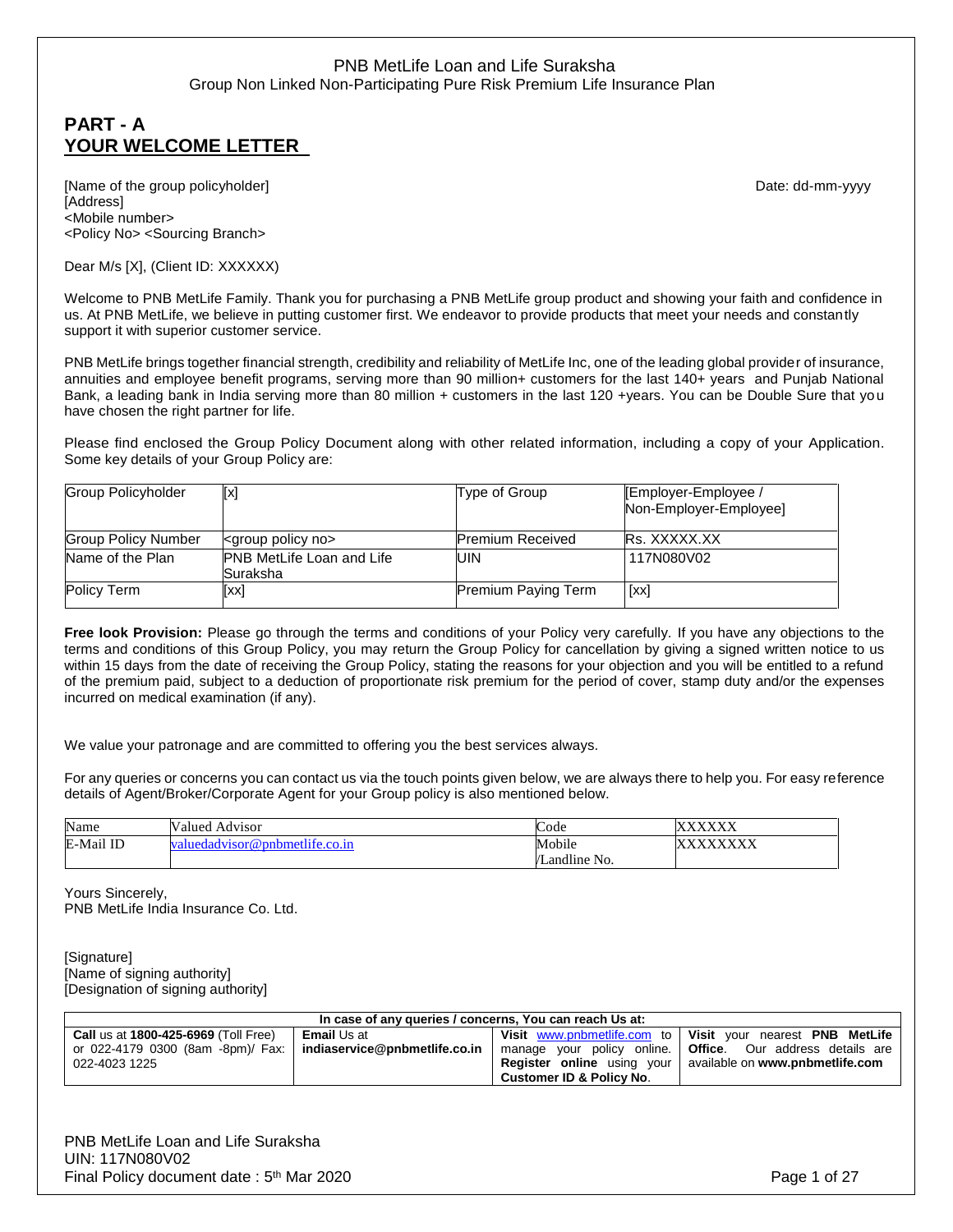# **GROUP POLICY PREAMBLE**

# **[PNB MetLife Loan and Life Suraksha]**

Group Non Linked Non-Participating Pure Risk Premium Life Insurance Plan

This is a contract of group insurance between You and PNB MetLife India Insurance Company Limited. This contract of group insurance has been effected on receipt of the premium deposit and is based on the details in the Application received together with the other information, documentation and declarations received from You for effecting a life insurance contract on the lives of the persons named in the Group Policy Schedule below.

We agree to pay the benefits under this Group Policy on the occurrence of the insured event described in **Part C** of this Group Policy, subject to the terms and conditions of the Group Policy.

#### **On examination of the Group Policy, if You notice any mistake or error, please return the Policy document to Us in order that We may rectify the mistake/error.**

Signed by and on behalf of PNB MetLife India Insurance Company Limited

[Signature] [Name of signing authority] [Designation of signing authority]

# **GROUP POLICY SCHEDULE**

| Name of the Plan   | [PNB MetLife Loan and Life Suraksha]                                      |
|--------------------|---------------------------------------------------------------------------|
| Nature of the Plan | [Group Non Linked Non-Participating Pure Risk Premium Life Insurance Plan |
| UIN                | [117N080V02]                                                              |

| $\mathbf{r}$ | 'olıcv   | Jate<br>. | cennno |  |
|--------------|----------|-----------|--------|--|
| mumher       | $\cdots$ | ıssue     |        |  |

### **1. Details of the Group Policyholder**

Name of the Group Policyholder

Lender-Borrower Group Y/N

### **2. Group Policy Details**

| Date of Inception of the Group Policy |                                                                                     |
|---------------------------------------|-------------------------------------------------------------------------------------|
|                                       |                                                                                     |
| <b>Annual Renewal Date</b>            |                                                                                     |
| Group Policy Term                     |                                                                                     |
| Premium Paying Term                   |                                                                                     |
| <b>Waiting Period</b>                 | Yes / No. If non employer-employee group scheme, 30 days from the Date of Inception |
|                                       | of the Policy                                                                       |
| Nature of Group                       | Employer / Non-Employer                                                             |
| Definition of Insured Members         | For example, Coverage against Educational Loan with Indian Bank                     |
| Whether Joint Life Option is chosen   | Yes / No                                                                            |
| Whether Moratorium Period exists      | Yes / No. If Yes, Specify the number of years applicable: [X] Years                 |
| Base Plan                             | PNB MetLife Loan and Life Suraksha                                                  |
| Riders Applicable                     | Nil                                                                                 |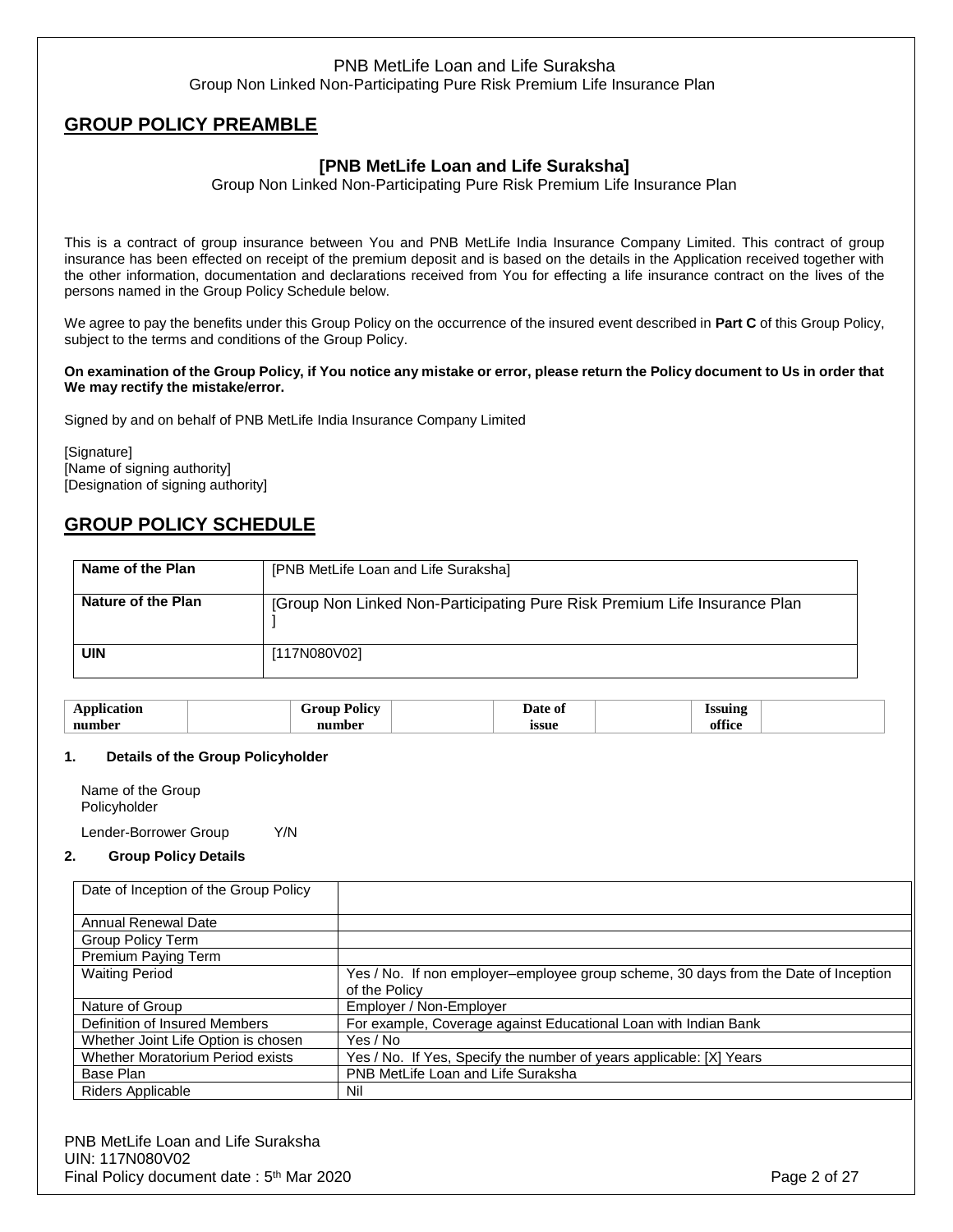| Rs.                                        |
|--------------------------------------------|
|                                            |
| Rs.                                        |
| Rs.                                        |
| <reducing coverage="" level=""></reducing> |
| <sum assured=""></sum>                     |
| Rs.                                        |
|                                            |
|                                            |
|                                            |
|                                            |
|                                            |
|                                            |
|                                            |
|                                            |
|                                            |
|                                            |
|                                            |
|                                            |

### **3. Coverage Structure**

| Minimum Sum Assured: Rs.<br>Maximum Sum Assured: Rs. |
|------------------------------------------------------|
| Whether 'Loan Schedule' is attached? Yes / No        |

Terms & Conditions as per the Quote, if any:

### **4. Contribution: Premiums to be borne by [PH / IM]**

| Contribution | Name | Borne By |
|--------------|------|----------|
|              |      |          |
|              |      |          |

PH: Group Policyholder, IM: Insured Member

### **5. Details of Agent/Corporate Agency/Intermediary**

| Name           |  |
|----------------|--|
|                |  |
| License number |  |
|                |  |
| Phone number   |  |
|                |  |
| Address        |  |
|                |  |
| Email address  |  |
|                |  |

#### **6. Premium Details**

| Premium payment type                          | [Regular Premium / Single Premium] |
|-----------------------------------------------|------------------------------------|
| <b>Premium Mode</b>                           |                                    |
| Premium amount including<br>Service tax/cess* | Rs. <                              |
| <b>Total Premiums Paid</b>                    | $Rs. \leq$                         |

PNB MetLife Loan and Life Suraksha UIN: 117N080V02 Final Policy document date: 5<sup>th</sup> Mar 2020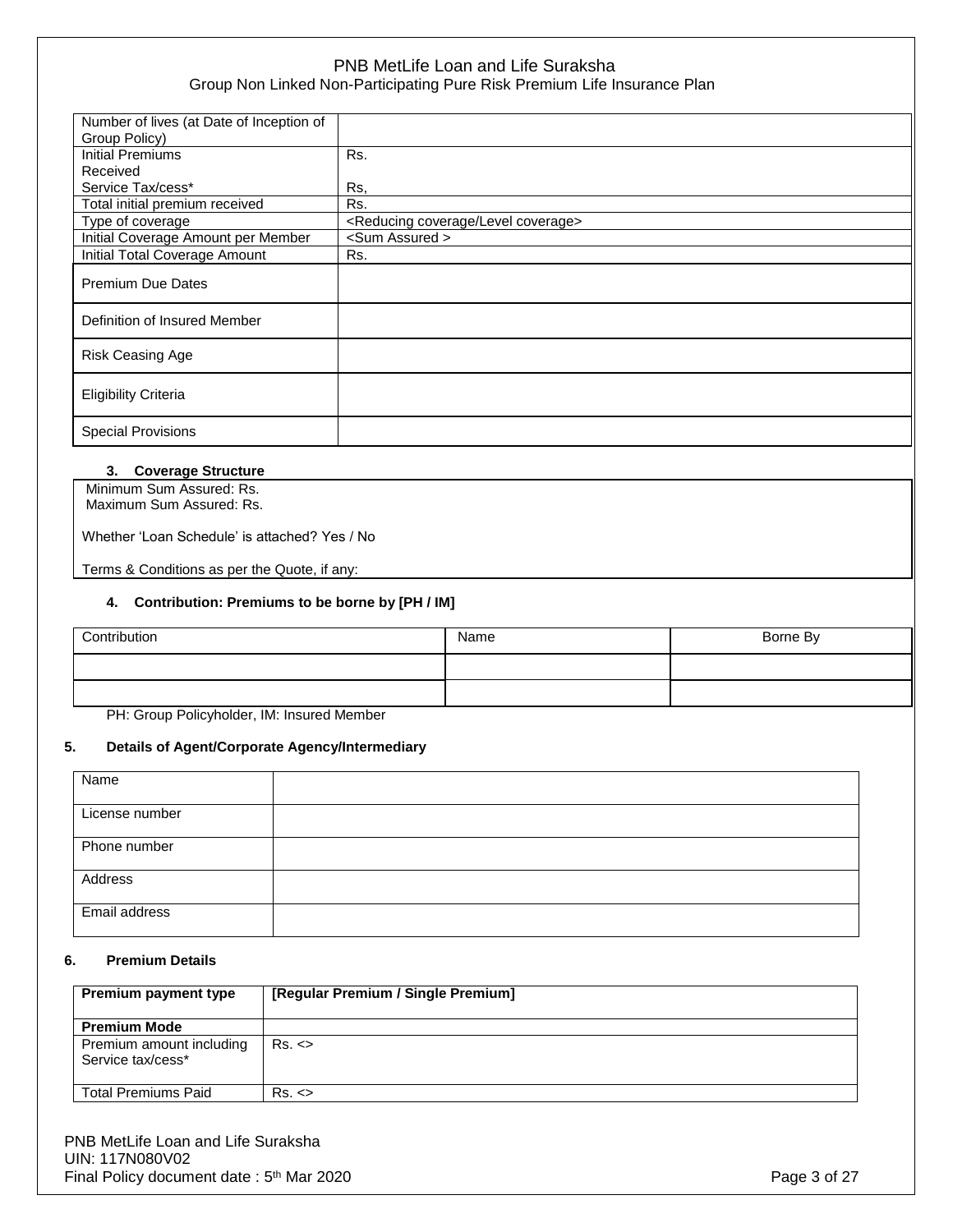Premium amount paid by the **Group Policyholder** is inclusive of service tax and cess at prevailing rates. Premium amount is subject to change in case of any variance in the present rate of service tax or in the event of any new or additional tax/levy being made applicable/ imposed on the premium(s) competent authority. In case of any such variance in the present rate of service tax or cess or any new or additional tax/levy being imposed, the same shall be borne by the **Group Policyholder.** 

### **7. Nominee details**

| Name(s) of the Nominee | Relationship | Share(s) % |
|------------------------|--------------|------------|
|                        |              |            |
| $\mathbf{2}^{\prime}$  |              |            |
| $\mathcal{E}$          |              |            |
| $\sim$                 |              |            |

#### **8. Appointee details (Only in case Nominee is less than 18 years of Age)**

| <b>Appointee name</b> |  |
|-----------------------|--|
|                       |  |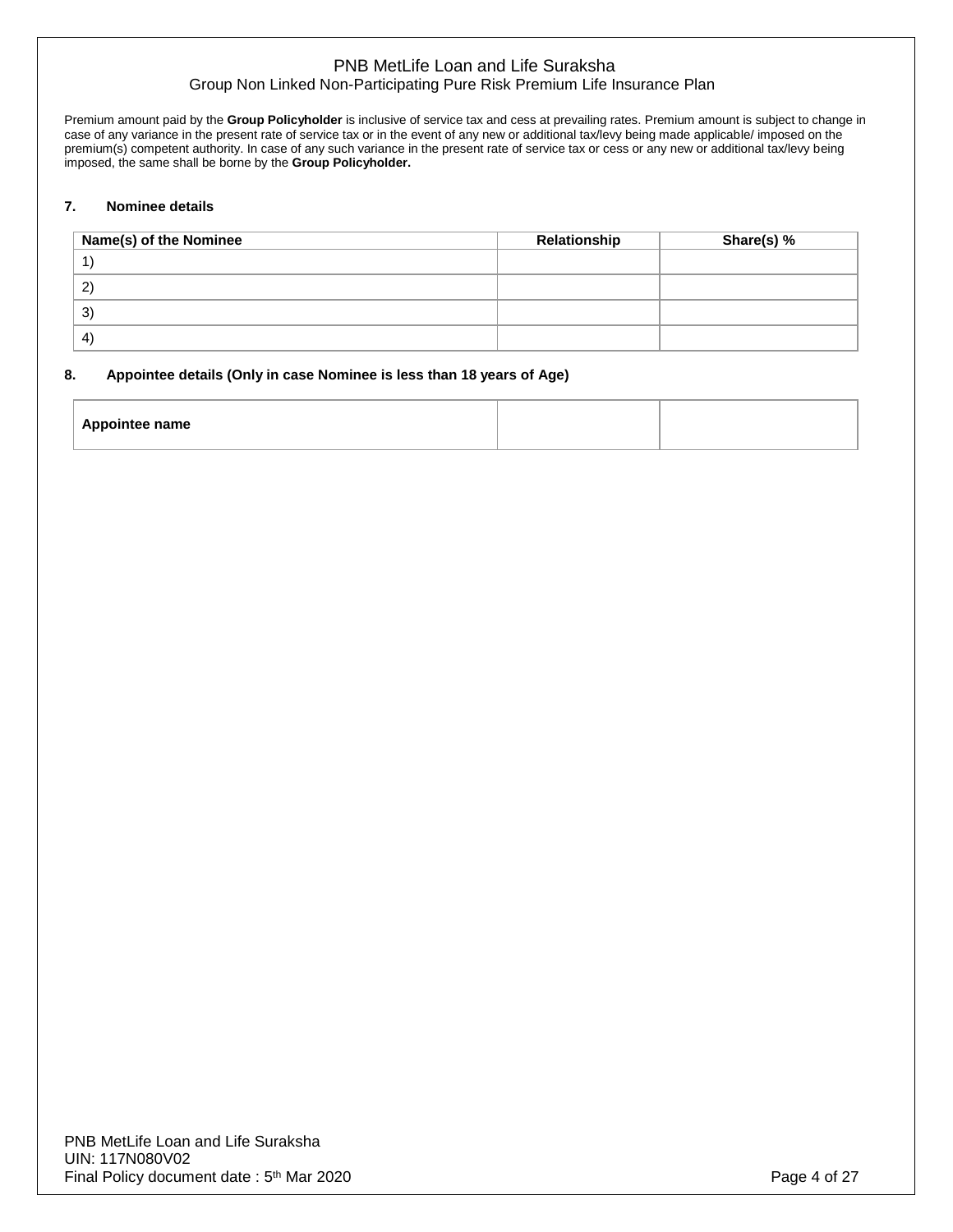# **Part - B**

# **DEFINITIONS APPLICABLE TO YOUR GROUP POLICY**

The words or terms below that appear in this **Group Policy** in initial capitals and **bold** type will have the specific meaning given to them below. These defined words or terms will, where appropriate to the context, be read so that the singular includes the plural, and the masculine includes the feminine.

- **1. Accident** means a sudden, unforeseen and involuntary event caused by external, visible and violent means.
- **2. Age** means the age of the **Insured Member** as of last birthday.
- **3. Annual Renewal Date** means the date on which the **Group Policy** is due for renewal as stated in the **Group Policy Schedule**.
- **4. Appointee** shall mean a person who is appointed by the **Insured Member** to receive the **Sum Assured** for and on behalf of the **Nominee**, if the **Nominee** is a minor on the date of the payment of the **Sum Assured** on the happening of the insured event.**.**
- **5. Authority** means the Insurance Regulatory and Development Authority of India
- **6. Certificate of Insurance (COI)** means the certificate issued by **Us** to the **Insured Member.**
- **7. Credit Account Statement** means the statement which **You** provide to **Us** in accordance with **Part C**.
- **8. Date of Inception of the Group Policy** means the date of commencement of risk under this **Group Policy** with respect to an **Insured Member** as specified in the **Group Policy Schedule**.
- **9. Effective Date of Coverage** is same as the **Date of Inception of the Group Policy**
- **10. Eligible Member** means a person who meets and continues to meet all the eligibility criteria specified in the **Group Policy Schedule**.
- **11. Grace Period** means the time granted by Us from the due date for the payments of Premium, without any penalty or late fee, during which time that coverage under the Certificate of Insurance is considered to be in-force with the risk cover without any interruption, as per the terms & conditions of the Group Policy. The Grace Period for payment of Premium is 15 days, where the Insured Member pays the Premium on a monthly basis and 30 days in all other cases.
- **12. Group Policy** means this contract of insurance, as evidenced by the **Group Policy Document**.
- **13. Group Policy Document** means this document, any endorsements issued by **Us**, the **Group Policy Schedule**, the Annexures and the **Application**.
- **14. Group Policy Schedule** means the policy schedule set out above that **We** have issued, along with any annexures, tables and/or endorsements, attached to it from time to time.
- **15. Insured Member** means an **Eligible Member** who is named as a person insured in the **Group Policy Schedule**.
- **16. IRDA of India** means the Insurance Regulatory and Development Authority of India.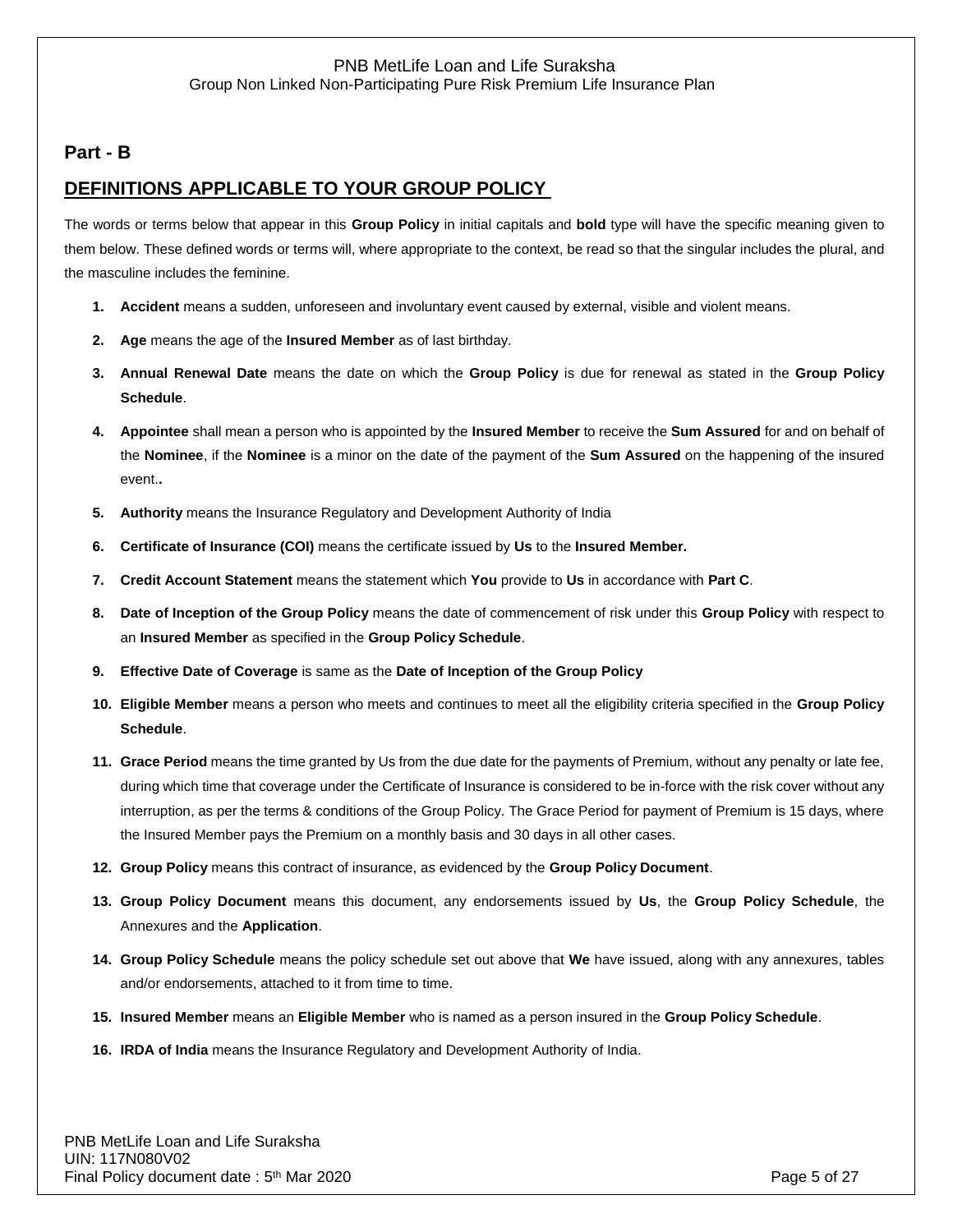### Group Non Linked Non-Participating Pure Risk Premium Life Insurance Plan

- **17. Lapse** means a condition wherein the coverage under the Certificate of Insurance has not acquired Surrender Value and the due Premiums have not been paid for first two consecutive policy years in full, thereby rendering the member coverage unenforceable. No Benefits will be paid when the cover is in Lapse status.
- **18. Member Data** means the list of Insured Members and all details and information pertaining to those Insured Members.
- **19. Nominee** means the person(s) named in the **Group Policy Schedule** to receive the benefits under the **Group Policy** in respect of the **Insured Member**.
- **20. Non Medical Insurance Limit** means the maximum amount of insurance coverage agreed to be provided to the **Insured Member** who submits a satisfactory Declaration of Good Health with **Us**.
- **21. Outstanding Loan Balance Amount** means the amount of the total outstanding loan amount which is payable by the **Insured Member** to **You** on the date of the **Insured Member's** death.
- **22. Premium** means the payment of one of the regular periodic payments that **You** pay or agree to pay to **Us** for effecting or continuing the coverage under this **Group Policy** as stated in the **Group Policy Schedule**.
- **23. Premium Due Date** means the date on which the **Premium** becomes payable as stated in the **Group Policy Schedule**.
- **24. "Revival"** means restoration of the coverage of the Insured Member under the Certificate of Insurance, which was discontinued due to the non-payment of Premium, with all the benefits mentioned in the Certificate of Insurance, upon the receipt of all Premiums due and other charges or late fee if any, as per the terms and conditions of the Group Policy, upon being satisfied as to the continued insurability of the Insured Member on the basis of the information, documents and reports furnished by the Insured Member, in accordance with Board approved underwriting policy.

#### **25.**

- **26. Regulated entities**" means entities falling in any of the below criteria:
	- i. Reserve Bank of India (RBI) Regulated Scheduled Commercial Banks with RBI regulated Scheduled Banks (including Co-operative Banks).
	- ii. NBFCs having Certificate of Registration from RBI.
	- iii. National Housing Bank (NHB) Regulated Housing Finance Companies.
	- iv. NMDFC and its State Channelizing Agencies
	- v. Small Finance Banks regulated by RBI
	- vi. Mutually Aided Coop Societies
	- vii. Microfinance Companies registered under Section 8 of Companies Act,2013
	- viii. Any other entity as approved by Authority
- **27. Sum Assured** means the amount that **We** promise to pay upon the death of an **Insured Member** covered under this **Group Policy**. If the **Group Policy Schedule** specifies that the Reducing Coverage Option is in force, then the **Sum Assured** is equal to the **Outstanding Loan Balance Amount**. If the **Group Policy Schedule** specifies that the Level Coverage Option is in force, then the **Sum Assured** is equal to the amount specified in the **Certificate of Insurance**.
- **28. Surrender Value** means the amount calculated in accordance with **Part D.**
- **29. Total Premiums Paid** means the total Premiums received by Us excluding any extra premium, the premiums paid towards the Riders, if any, and applicable tax and cess.
- **30. Total Sum Assured** means the Initial Total Coverage Amount as specified in the **Group Policy Schedule** above.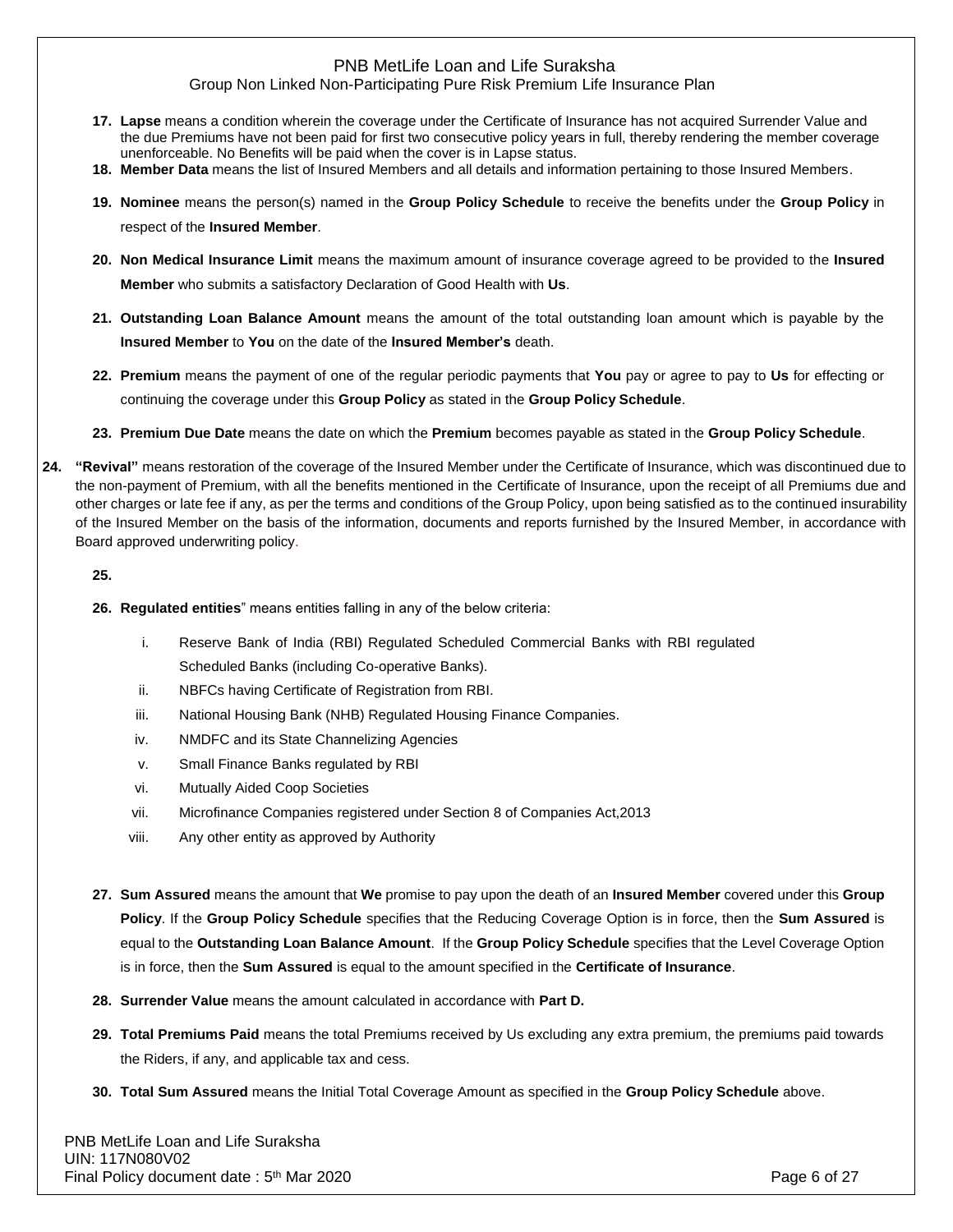- **31. Waiting Period** shall mean a period of 30 days from the date on which the **Insured Member** was added to the **Group Policy.**  In case of the death of the **Insured Member** during the **Waiting Period,** the **Sum Assured** shall not be payable except in the case of the death happening on account of an **Accident. Waiting Period** shall be applicable only to Non-Employer-Employee group schemes**.**
- **32. We**, **Us** or **Our** means PNB MetLife India Insurance Company Limited.
- **33. You** or **Your** means the **Group Policyholder** named in the **Group Policy Schedule**.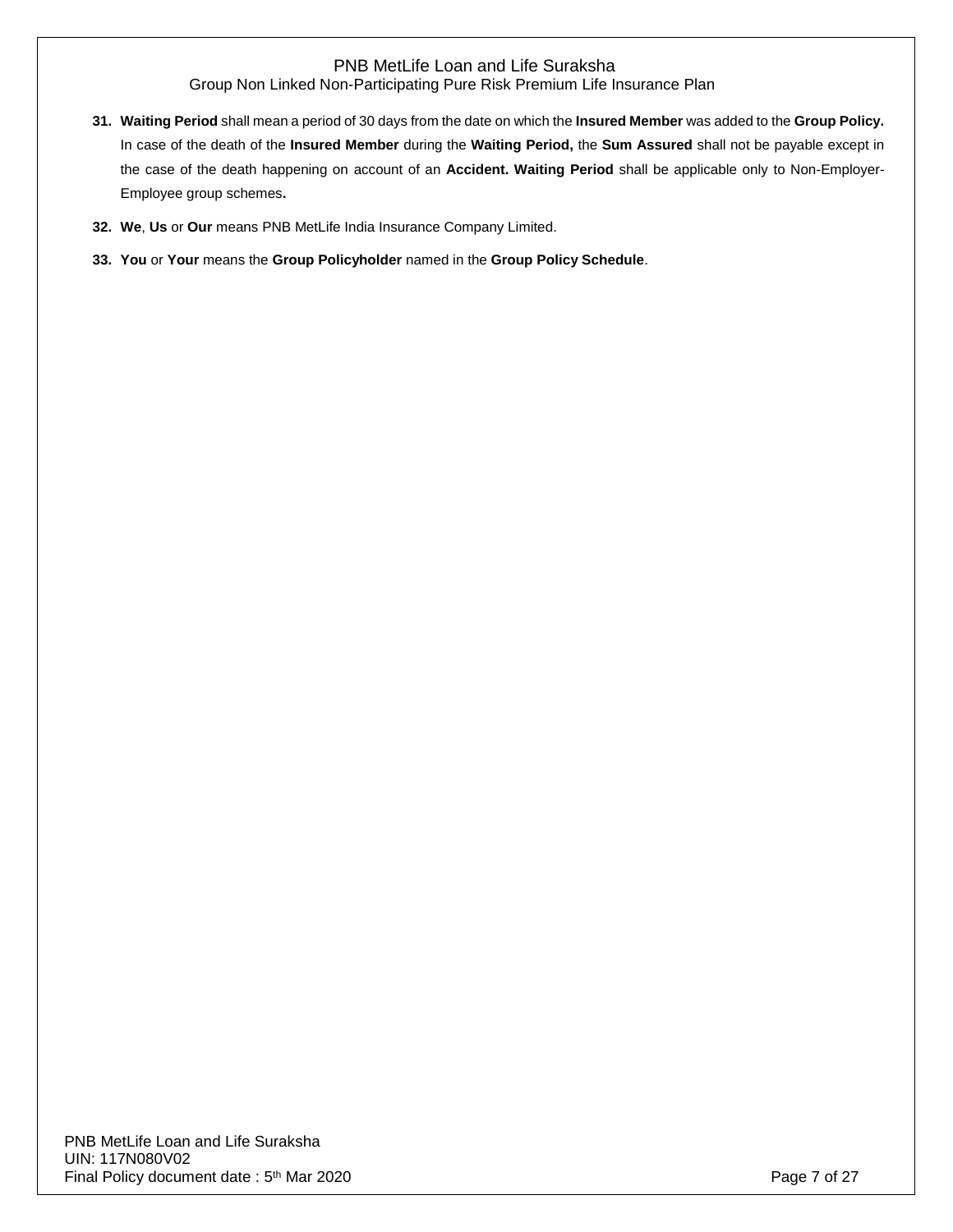Group Non Linked Non-Participating Pure Risk Premium Life Insurance Plan

# **Part - C**

# **POLICY FEATURES, BENEFITS & PREMIUM PAYMENT CONDITIONS**

#### **1. Policy Features**

Plan

PNB MetLife Loan and Life Suraksha is a Group Non Linked Non-Participating Pure Risk Premium Life Insurance

. This **Group Policy** offers the benefits listed below during the Group Policy Term specified in the **Group Policy Schedule**. The benefits will be payable subject to the terms and conditions of this **Group Policy**, including the Premium Payment Conditions set out below.

There are two coverage options available. Once chosen, the option cannot be changed thereafter.

- a. Reducing cover option: The outstanding loan amount as per the Schedule at the beginning of any month during the policy term would be the benefit payable for death of the member insured. If the member has opted for moratorium the death benefit will be the entire loan amount during the moratorium period, and thereafter decreases on the basis of the outstanding loan schedule. The amount payable on death at any time would be as per the Schedule irrespective of actual loan outstanding. The Schedule will form the part of insurance certificate issued to each Insured Member of the group.
- b. Level Cover Option: The coverage amount in this case is the level Sum Assured linked to the credit as chosen by the Member at the inception.

#### **2. Commencement of Insurance Coverage for Insured Members**

- 2.1. For an Eligible Member whose total sum assured under all group policies with Us is less than or equal to the Non-Medical Limit, the Certificate of Insurance will be issued based on the Eligible Member's 'Declaration of Good Health' and the coverage shall commence from the Effective Date of Coverage.
- 2.2. For an Eligible Member whose total sum assured under all group policies with Us is greater than the Non-Medical Limit, or cases where there is history of adverse health, the Certificate of Insurance will be issued after completion of the individual underwriting process as per our board approved underwriting policy and the coverage shall commence from the Effective Date of Coverage.
- 2.3. If more than one Eligible Members are co-borrowers under the same loan from You, We may provide the other coborrower with insurance coverage under the Group Policy as an Insured Member provided that:
	- (a) The Eligible Members should be co-borrowers and not just co-applicants, with the loan jointly held in the names of both Eligible Members, and the minimum share of initial loan amount of each co-borrower being at least 20% of the loan amount at the time of commencement of the cover under this policy.
	- (b) We will not cover more than 2 co-borrowers as Insured Members.
	- (c) Each Eligible Member has an independent source of regular income, if the loan is a housing or mortgage loan.
	- (d) The term of the loan is at least 5 years if the loan is a housing or mortgage loan.
	- (e) The relationship between the co-borrowers is that of spouses, parents, children or siblings if the loan is an education loan.
- **3. Increase or Decrease in Insurance Coverage of Insured Members**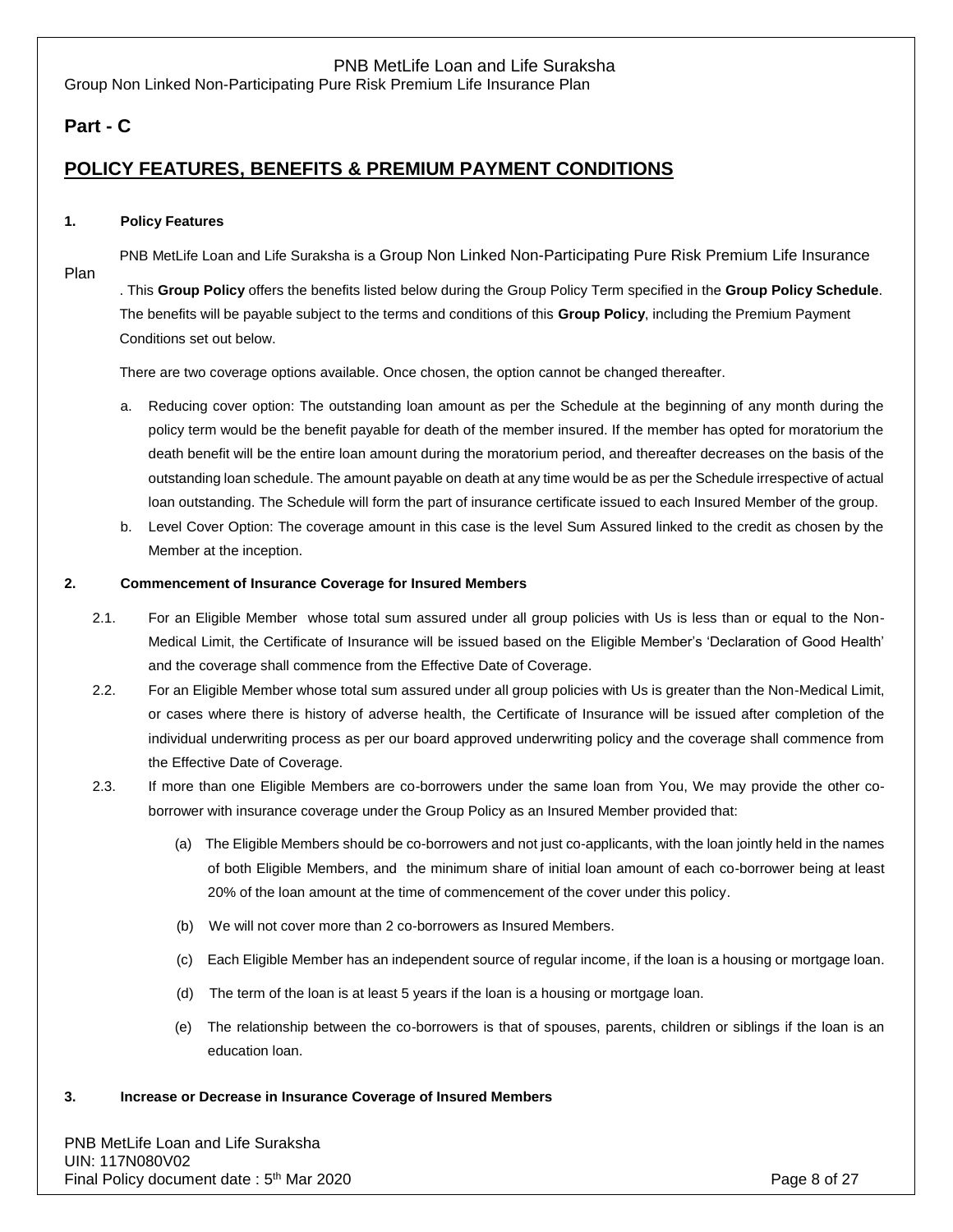## Group Non Linked Non-Participating Pure Risk Premium Life Insurance Plan

An Insured Member may give Us a written application to increase the Sum Assured and We may increase the Sum Assured by issuing a written endorsement only if:

- (a) The request for an increase in the Sum Assured is due to an increase in the Insured Member's existing loan from You or due to being granted an additional loan by You.
- (b) The applicable additional Premium is received in advance from the Insured Member.
- (c) The proposed increase in the Sum Assured is not less than the applicable Minimum Sum Assured limit specified in the Group Policy Schedule.
- (d) The Insured Member has complied with all rules for increase in the Sum Assured specified in the Group Policy Schedule.
- (e) The proposed increase in Sum assured would be subject to our Board approved underwriting guidelines

#### **4. Moratorium**

- a) This option is available for those members who have opted for moratorium on the repayment of principle amount for a period of not more than 7 years on their loans.
- b) The moratorium option has to be provided by the loan offering institution only and PNB MetLife will prepare the loan schedule accordingly.
- c) The moratorium option is available only for Mortgage Loan & Education Loan customers whose term is at least 5 years or more.
- d) The moratorium option once chosen cannot be altered during the Policy tenure

### **5. Policy Benefits**

#### 5.1. **Death Benefit for Insured Members**

On the occurrence of the death of an **Insured Member** when the **Group Policy** is in force the **Sum Assured** applicable as on date of death of the Insured Member and as specified in **Certificate of Insurance** would be payable as death benefit by **Us**. For non-employer-employee group schemes, if the **Insured Member's** death occurs during the Waiting Period of 30 days from the date on which the **Insured Member** was added to the **Group Policy** as an **Insured Member** and while the **Group Policy** is in forced, the **Sum Assured** shall not be payable unless the **Insured Member's** death is due to an **Accident**. **Waiting Period** shall not be applicable to Employer-Employee group schemes**.**

If two Insured Members are co-borrowers under the same loan issued by **You**, then on the death of any one of these **Insured Members** when the **Group Policy** is in force, **We** will pay the **Nominee** the **Sum Assured** applicable as on date of death of the **Insured Member** and as specified in the **Certificate of Insurance** and coverage for the other **Insured Member** under the **Group Policy** shall automatically terminate.

#### 5.2. **Payment to Nominee(s) & Conditions Applicable to Lender-Borrower Groups**

#### For other than regulated entities

Upon the intimation of claim to **Us** by **You** in the manner prescribed under Clause 5 in Part D of this **Group Policy** and after **Our** scrutiny of the documents and satisfaction of the bonafides of the claim, **We** shall pay the **Sum Assured** under the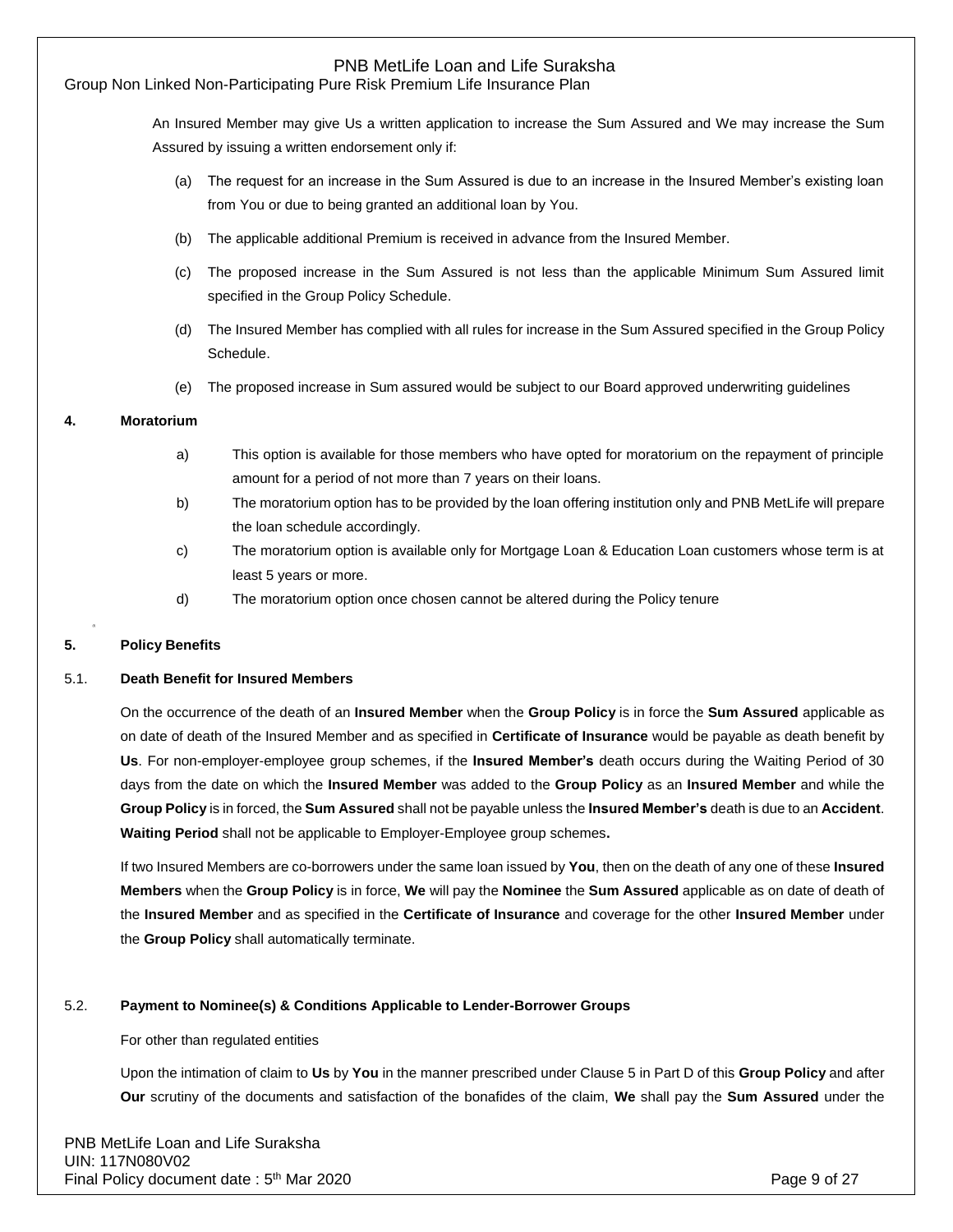Group Non Linked Non-Participating Pure Risk Premium Life Insurance Plan

**Group Policy** to the **Nominee(s)** and/or the **Appointee,** as the case may be, and shall stand discharged of **Our** obligation under the **Group Policy,** upon such payment. For administrative convenience, **We** may make the payment to the **Nominee**  and/or the **Appointee** through **You.**

For regulated entities:(i) The **Insured Member** shall give **Us** a written authorization in the form specified by **Us** to make payment of the **Insured Member's Outstanding Loan Balance Amount** to **You** on his death from the Death Benefit payable under this **Group Policy**. This written authorization may be given to **Us** at the stage of addition to the **Group Policy** as an **Insured Member** or at any time thereafter when the **Insured Member's** cover under the **Group Policy** is in force;

(ii) If **We** have received a written authorization from the **Insured Member** to make payment of the **Insured Member's Outstanding Loan Balance Amount** to **You**, then on the death of the **Insured Member** when the **Group Policy** is in force, **We** will pay the **Outstanding Loan Balance Amount** to **You** (to the extent of the **Sum Assured**) and the remainder of the **Sum Assured** amount, if any, shall be payable to the **Nominee**/legal heirs of the **Insured Member**, in the **Nominee's** name. **We** shall, under no circumstance, pay any amount more than the **Outstanding Loan Balance** as provided in the **Credit Account Statement**, to **You**.

(iii) **You** agree that in order for the **Outstanding Loan Balance Amount** in respect of an **Insured Member** to be paid to **You** from the Death Benefit of the **Insured Member**, **You** shall provide **Us** within 90 days of the **Insured Member's** death a **Credit Account Statement** in the form specified by **Us**, which shall contain at least the following details:

- (a) **Your** name;
- (b) **Your** Group Policy Number;
- (c) **Insured Member's** name (per **Your** records);
- (d) Date on which the **Insured Member's** cover under the **Group Policy** commenced;
- (e) **Sum Assured**;
- (f) Original loan amount (per **Your** records);
- (g) Complete particulars of recoveries made by **You** towards the loan;
- (h) **Outstanding Loan Balance Amount** as on the date of the **Insured Member's** death;
- (i) Balance claim amount payable to the **Nominee** of the **Insured Member**;
- (j) Declaration/Undertaking by **You** that the details in the **Credit Account Statement** have been verified for accuracy.

(iv) Following payment of the **Death benefit** to **You**, **We** will provide the **Nominee/Appointee** of the **Insured Member** with complete details of the amount equal to the **Outstanding Loan Balance Amount** that has been paid to **You** and the balance amount (if any) to the extent of the **Sum Assured** amount that has been paid to the **Nominee**/ **Appointee** of the **Insured Member**. This statement of details shall be provided to the **Nominee/Appointee** of the **Insured Member** even if no amount was payable to the **Nominee/Appointee** of the **Insured Member** as the **Sum Assured** was exhausted in the payment of the **Outstanding Loan Balance Amount**.

(v) **We** may, in **Our** discretion, on the completion of the financial year followed by **Us**, carry out an audit of the **Credit Account Statements** provided to **Us** by **You** in respect of the **Insured Members**. If there is any discrepancy in any such statements **We** will pay the difference in amounts to the **Nominee** of the **Insured Member** and **You** shall be solely and absolutely liable to re-pay this amount to **Us** with interest at the rate specified by **Us** within 15 days of **Us** identifying the discrepancy and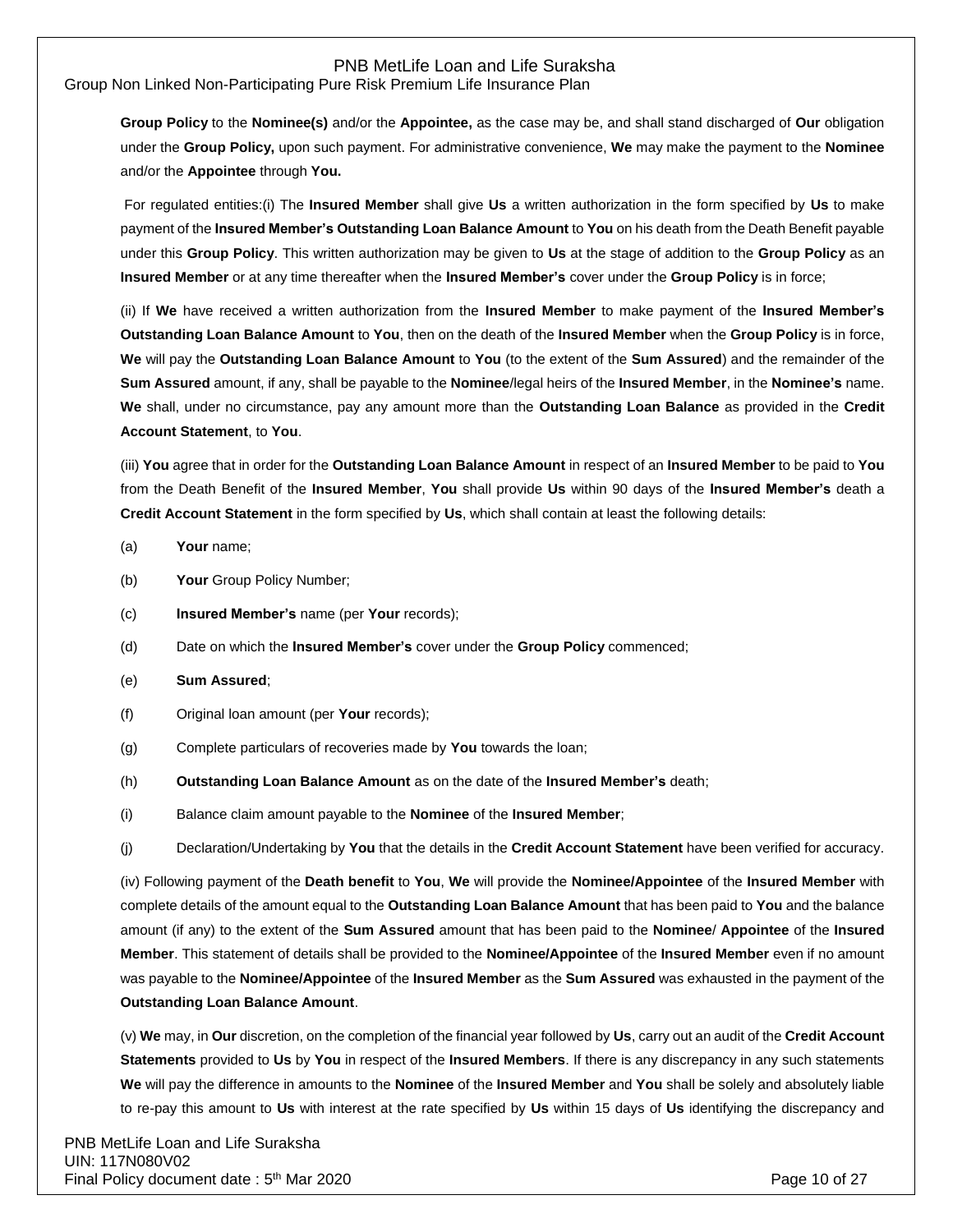Group Non Linked Non-Participating Pure Risk Premium Life Insurance Plan

notwithstanding **Our** rights to commence any other actions under applicable law.

(vi) Where the claim discharge form issued by the **Nominee q**is obtained through **You**, then in such case, **You** shall submit to **Us** a certification/declaration, either in the claim discharge form or by way of a separate document, that the **Nominee** who submitted the claim discharge form is the same person who has been registered by **You** as the **Nominee** under the **Group Policy**.

#### **6. Premium Payment Conditions**

#### 6.1. **Payment of Premium**

The initial Premium Rate(s) are as stated in the Final Quote. For **Insured Member(s)** with coverage above the **Non- Medical Limit** or cases where there is history of adverse health, the final Premium Rate(s) and **Premium** shall be determined after completion of the Individual Underwriting process for the **Insured Member(s)**.

If the **Group Policy Schedule** specifies that the mode of **Premium** payment is Single Premium, then the following provision is not applicable. If the **Group Policy Schedule** specifies that the Premium payment mode is any mode other than Single Premium, the **Premium** in full is payable on the **Premium Due Date** and in any event before the expiry of the Grace Period.

#### **4.2 Grace Period**

.

Under this **Group Policy**, there is a Grace Period of 15 days (if **Premium** is payable on a monthly mode) and a period of 30 days (if **Premium** is payable in any other mode) for the payment of **Premium**. If the **Premium** is not received in full at the expiry of the Grace Period the **Group Policy** shall automatically Lapse and no amount shall be payable on the occurrence of an **Insured Member's** death and **We** will pay the **Surrender Value** (if any).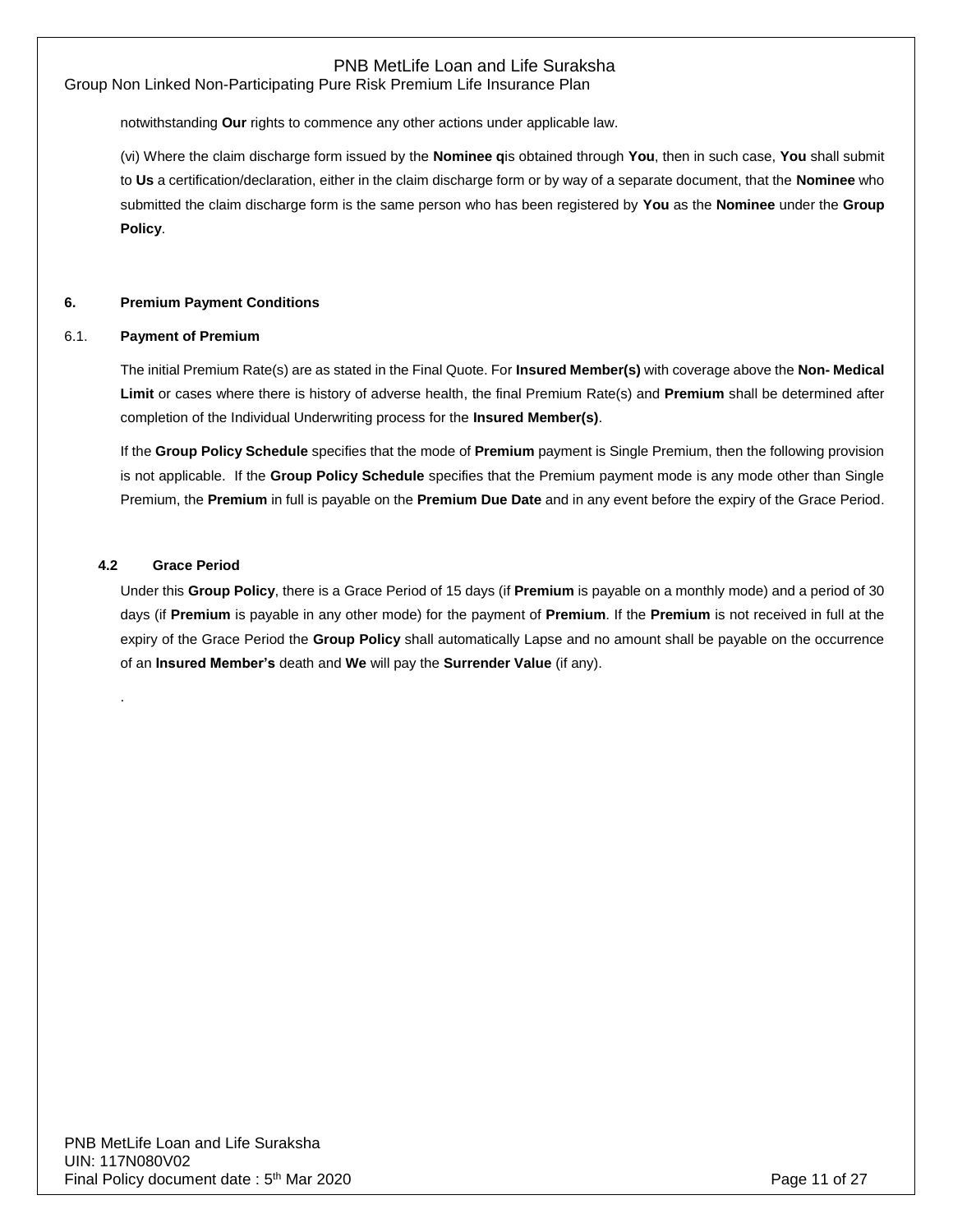# **Part - D**

# **GROUP POLICY SERVICING CONDITIONS**

**You are requested to refer to the Policy Servicing Conditions described below before making a request for Policy servicing to Us.**

#### **1. Free Look Period**

- 1.1. **You** have a period of 15 days from the date of receipt of the **Group Policy** to review the terms and conditions of this **Group Policy**. If **You** have any objections to the terms and conditions, **You** may return the **Group Policy** for cancellation by giving written notice to **Us** stating its reasons for objection and **You** will be entitled to a refund of the **Premium** received subject to, a deduction of proportionate risk premium for the period of cover, stamp duty and/or the expenses incurred on medical examination of the **Insured Members** (if any). All rights under this **Group Policy** shall immediately stand extinguished at the cancellation of the **Group Policy**.
- 1.2 If the **Premium** is paid entirely by the **Insured Member** and the **Insured Member** disagrees with the terms and conditions of the Certificate of Insurance, he may cancel his coverage under the Certificate of Insurance by giving **Us** a written notice within 15 days of receiving confirmation of coverage stating the reasons for objection and **We** shall refund the **Premium** received in respect of such **Insured Member** after deducting proportionate risk premium for the period of cover, stamp duty charges and expenses towards medical examination, if any, for that insured member

#### **2. Revival**

The cover under the **Group Policy** may be revived within five (5) years from the date of Lapse provided that the **Insured Member** gives written notice for Revival along with the due **Premium** in full, compound interest at the rate specified by **Us**, all applicable charges (if any) specified in the **Group Policy Schedule** and provides satisfactory evidence of insurability of the **Insured Members** in accordance with **Our** Board approved underwriting policy. **We** may change the rate of interest from time to time. Currently, the Company charges 9% p.a. interest on revivals.

### **3. Surrender Value**

If the Group Policy is surrendered, the Insured Member will be permitted to continue life insurance coverage to the extent available under this Group Policy and as set out in the Certificate of Insurance issued to the Insured Member.

In case the loan is prepaid before the date of maturity (under both reducing cover and flat cover options), if the Insured Member gives in writing to terminate the risk cover, the applicable surrender value as on the date of surrender will be paid to the Insured Member and the risk cover terminates.

In the event that an **Insured Member** is not willing to continue with his or her coverage, following the surrender of the Certificate of Insurance, the following **Surrender Value** will be payable:

(a) For Single Pay the guaranteed surrender value will be -

X% of Total Premiums Paid \*

(Total number of months remaining to maturity) (Total number of months in the policy term)

SA in-force at the time of surrender

SA at the inception of the Coverage, as specified under the Certificate of Insurance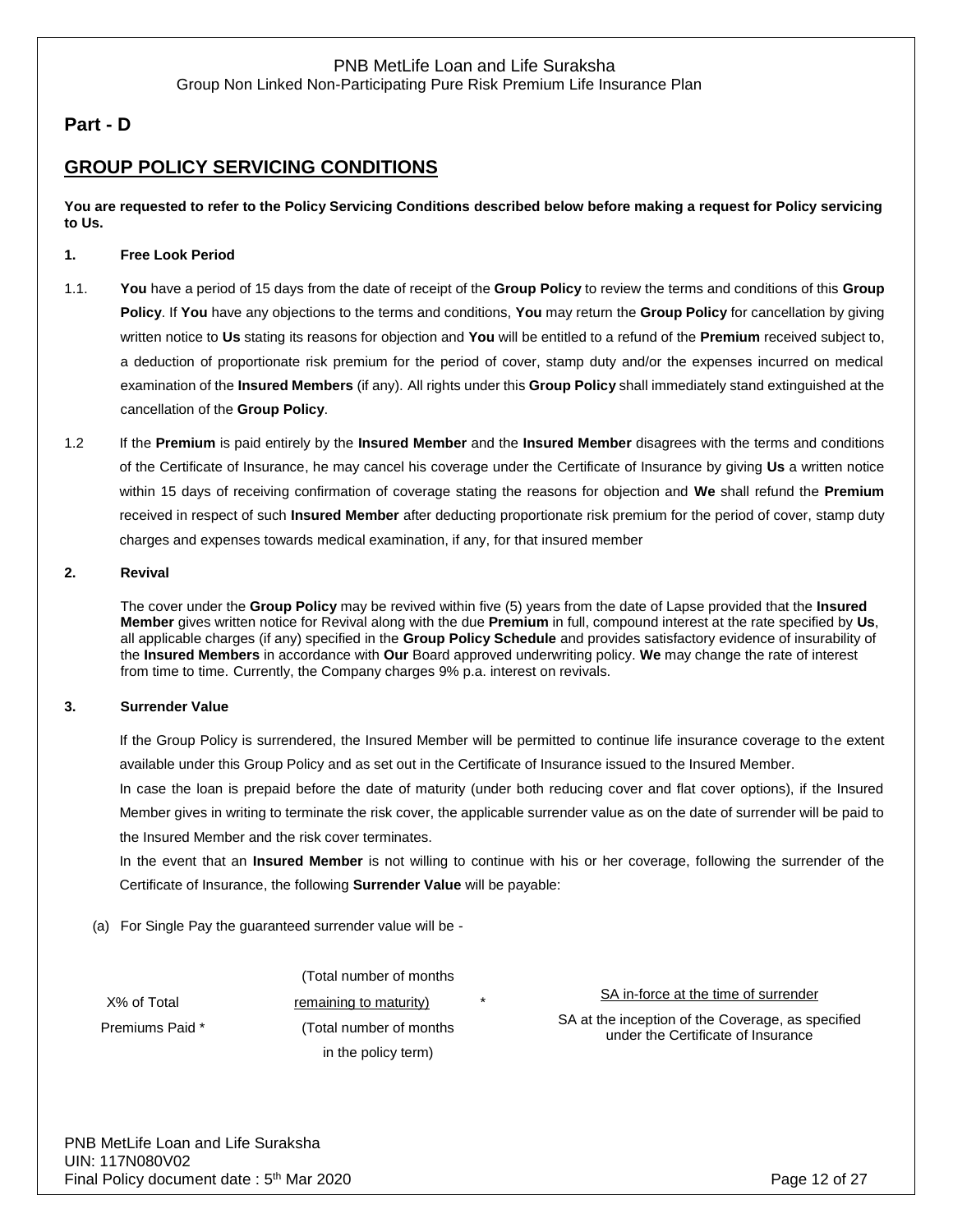Group Non Linked Non-Participating Pure Risk Premium Life Insurance Plan

- Where  $X = 70$  if surrendered anytime within third policy year, 90 if surrendered on or after fourth policy year
	- (b) For 5 Pay & 10 pay option, the guaranteed surrender value, provided all premiums have been paid for at least two consecutive policy years, will be –

|                 | (Total number of months) |        |                                                                                         |
|-----------------|--------------------------|--------|-----------------------------------------------------------------------------------------|
| Y% of Total     | remaining to maturity)   | $\ast$ | SA in-force at the time of surrender                                                    |
| Premiums Paid * | (Total number of months) |        | SA at the inception of the Coverage, as<br>specified under the Certificate of Insurance |
|                 | in the policy term)      |        |                                                                                         |

Where  $Y = 0$  if surrendered in the first year from the commencement of the coverage, 30 if surrendered between the second year and third year from the commencement of the coverage (both inclusive), 50 if surrendered between fourth year and seventh year from the commencement of the coverage (both inclusive) and 90 if surrendered after seventh year from the commencement of the coverage.

#### **4. New Members Addition**

Any **Eligible Member** that becomes a member of **Your** group after the **Effective Date of the Group Policy** or the **Annual Renewal Date** can be covered under this **Group Policy** provided **You** provide **Us** with due intimation and all information and details about such **Eligible Members** in the form and manner specified by **Us**. Coverage of these **Eligible Members** shall only commence in accordance with the provisions of **Part C**. **We** shall require evidence of insurability for providing the group life cover to the **Insured Members** in accordance with **Our** Board approved underwriting policy.

#### **5. Claims Procedure**

Written notification of a claim shall be given to **Us** along with following information and documentation within 90 days of the death of an **Insured Member** or as soon thereafter as is reasonably possible:

- (a) Claimant statement in format prescribed by **Us**, duly completed.
- (b) Certified copy of the official death certificate issued by a competent authority acceptable to **Us**.
- (c) **Credit Account Statement** showing the **Outstanding Loan Balance Amount** of the **Insured Member** (applicable only in case of Lender – Borrower groups)
- (d) **Your** declaration and certificate that that the **Insured Member** was a member of **Your** group at the time of the death of **Insured Member**.
- (e) Last attending physician's certificate, in the format provided by the **Us**, if the death of the **Insured Member** is due to a natural cause.
- (f) Police inquest report and post mortem report if the death of the **Insured Member** is due to an unnatural cause.
- (g) Certification of the details of the **Nominee** (if any).
- (h) Any additional document(s) as required by **Us**.

In the event of delay in intimation of a claim to **Us**, due to reasons beyond **Your**/claimant's control, **We** may condone such delay on merits.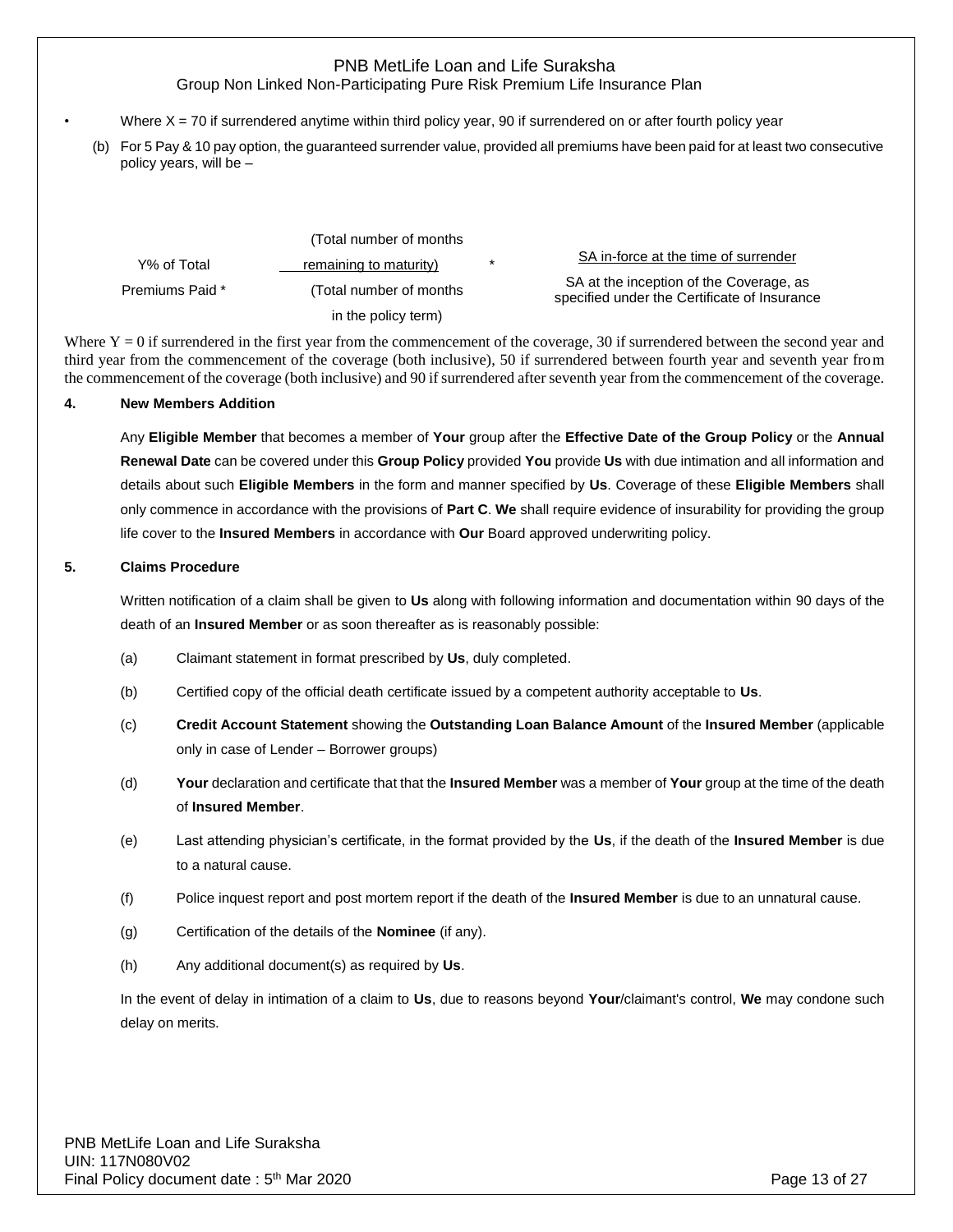Group Non Linked Non-Participating Pure Risk Premium Life Insurance Plan

#### **6. Provision of Information**

**You** shall furnish **Us** with all particulars relevant to the **Group Policy** and to the operation of this **Group Policy** and the particulars so furnished may be accepted by **Us** as conclusive. **You** shall also furnish the relevant particulars to **Us** upon an **Insured Member** or a **Nominee** becoming entitled to receive the benefits under the **Group Policy**, and **We** shall pay the appropriate benefits. Proof of existence and identity of the **Insured Member** or the **Nominee**, as the case may be shall be furnished to **Us** before the payment of benefit is made.

#### **7. Termination of the Group Policy**

- a) Coverage under this **Group Policy** for all **Insured Members** shall terminate on the occurrence of the earliest of the followingAt the expiry of three years from the date of lapsation, when the coverage has not been reinstated. In such cases applicable surrender value as on the date of Lapse would be paid and coverage will be terminated
- b) Cancellation of Policy during Free look period
- c) Termination of the Group Policy by **You**:

**You** may terminate this **Group Policy** by giving a minimum of 30 days written notice to **Us**. In case the **Group Policy** is terminated by **You**, the **Surrender Value**, if any shall be payable provided however in the event of such termination, the **Insured Member(s)** shall have the option to continue the risk cover on an individual basis till the expiry of the coverage.

Coverage of an Insured Member shall terminate automatically on the occurrence of earliest of the following:

- a) Death of the Insured Member; or
- b) The date the **Insured Member** ceases to be an **Eligible Member** or voluntarily withdraws from the membership.

c) In case the loan is prepaid before the date of maturity (under both reducing cover and flat cover options), if the Insured Member gives in writing to terminate the risk cover, the applicable surrender value as on the date of surrender will be paid to the Insured Member and the risk cover terminates.

Any termination of coverage shall be without prejudice to any claim originating prior to the effective date of such termination. In case the **Insured Member** exits the **Group Policy** by way ceasing to be an **Eligible Member** or voluntarily withdraws from the membership, the applicable Surrender Value in respect of such **Insured Member** shall be payable.

#### **8. Exclusions**

#### **8.1 Suicide Exclusion**

In case of death of the Insured Member due to suicide within 12 months from the date commencement of risk coverage under the Certificate of Insurance or from the date of Revival of coverage under the Certificate of Insurance, the Nominee will be entitled to receive at least 80% of the Total Premiums Paid till the date of the death or the Surrender Value, as available on the date of death, whichever is higher, provided the Certificate of Insurance is in force.

In case if one of the Co-borrower commits suicide, the risk coverage will continue on the life of the surviving Co-borrower.

#### **8.2 Waiting Period**

 **Waiting Period** shall mean a period of 30 days from the date on which the **Insured Member** was added to the **Group Policy.**  In case of the death of the **Insured Member** during the **Waiting Period,** the **Sum Assured** shall not be payable except in the case of the death happening on account of an **Accident. Waiting Period** shall be applicable only to Non-Employer-Employee group schemes

PNB MetLife Loan and Life Suraksha UIN: 117N080V02 Final Policy document date: 5<sup>th</sup> Mar 2020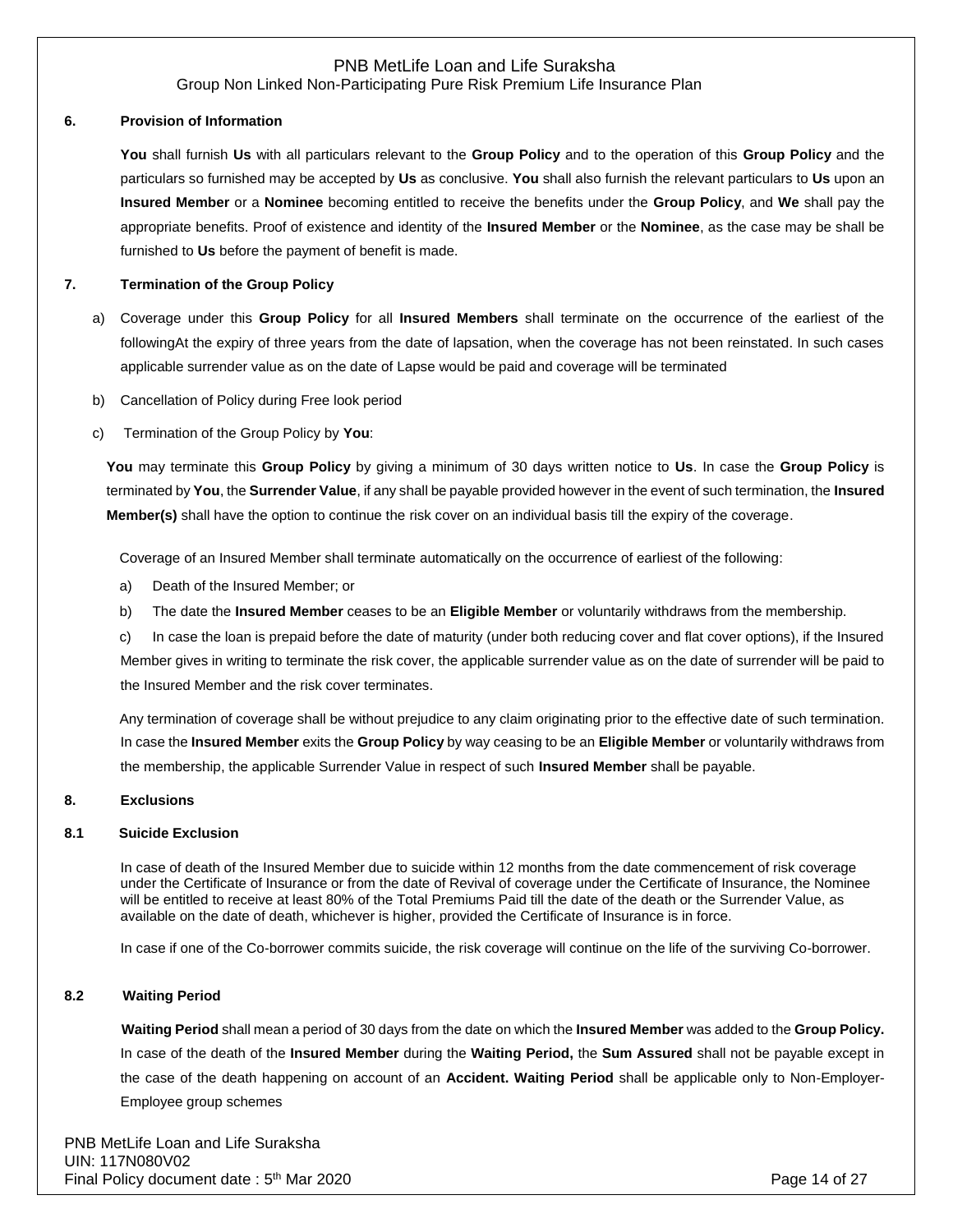# **Part - E**

# **POLICY CHARGES**

There are no policy charges applicable under the **Group Policy**.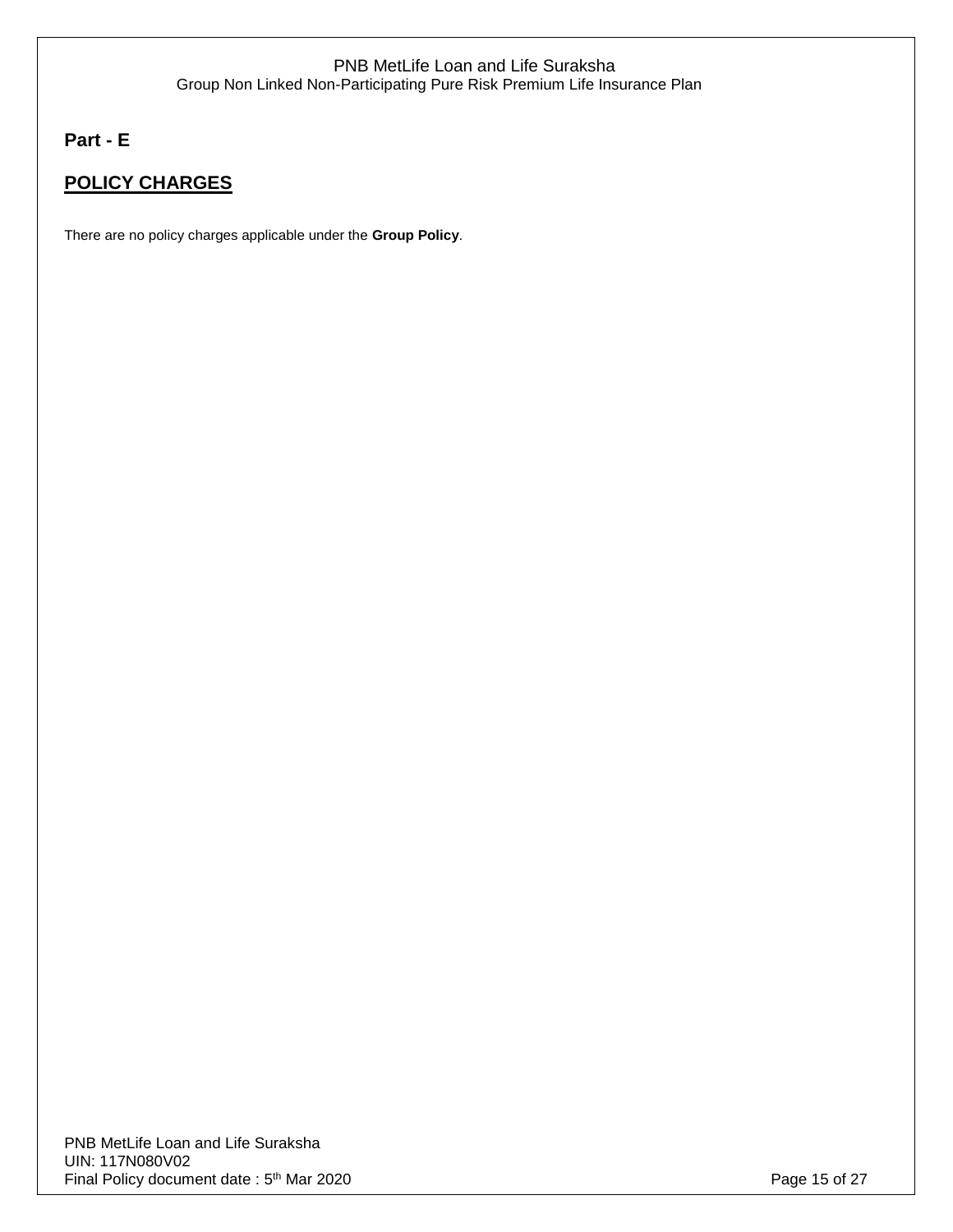## **Part – F**

# **GENERAL TERMS & CONDITIONS**

#### **The following general terms and conditions are applicable to Your Group Policy.**

#### **1. Assignment as per Section 38 of the Insurance Act 1938:**

Assignment shall be allowed as per the Section 38 of Insurance Act, 1938, as amended from time to time. A Leaflet containing the simplified version of the provisions of Section 38 is enclosed as Annexure A to this Policy for Your reference

#### **2. Nomination as per Section 39 of the Insurance Act, 1938:**

The Insured Member may nominate Nominee(s) or change an existing Nominee before the completion of Policy Term in accordance with provisions of Section 39 of the Insurance Act, 1938 as amended from time to time. A Leaflet containing the simplified version of the provisions of Section 39 is enclosed in Annexure A for your reference. Nomination of this Policy is not applicable if the Policy has been executed under Section 6 of the Married Women's Property Act 1874.

#### **3. Taxation**

Any tax benefits under the **Group Policy** shall be in accordance with the prevailing laws relating to taxation in India and any amendments thereto from time to time. **We** reserve the right to deduct charge or recover taxes or applicable duties in accordance with applicable law from any payments received or made under or in relation to the **Group Policy**. Tax benefits are subject to change.

#### **4. Fraud, Misrepresentation and Forfeiture**

Fraud, Misrepresentation and Forfeiture would be dealt with in accordance with provisions of Section 45 of the Insurance Act 1938 as amended from time to time. A Leaflet containing the simplified version of the provisions of Section 45 is enclosed in Annexure A for your reference.

#### **5. Governing laws and jurisdiction**

The terms and conditions of the Group Policy shall be governed by and be interpreted in accordance with Indian law and all disputes and differences arising under or in relation to the Group Policy shall be subject to the sole and exclusive jurisdiction of the courts situated in India.

#### **6. Address for communications**

All notices and communications with respect to this **Group Policy** shall be sent to **Us** at following address:

**PNB MetLife India Insurance Co. Ltd, 1st Floor, Techniplex -1, Techniplex Complex, Off Veer Savarkar Flyover, Goregaon (West), Mumbai – 400062, Maharashtra**

PNB MetLife Loan and Life Suraksha UIN: 117N080V02 Final Policy document date: 5<sup>th</sup> Mar 2020 Page 16 of 27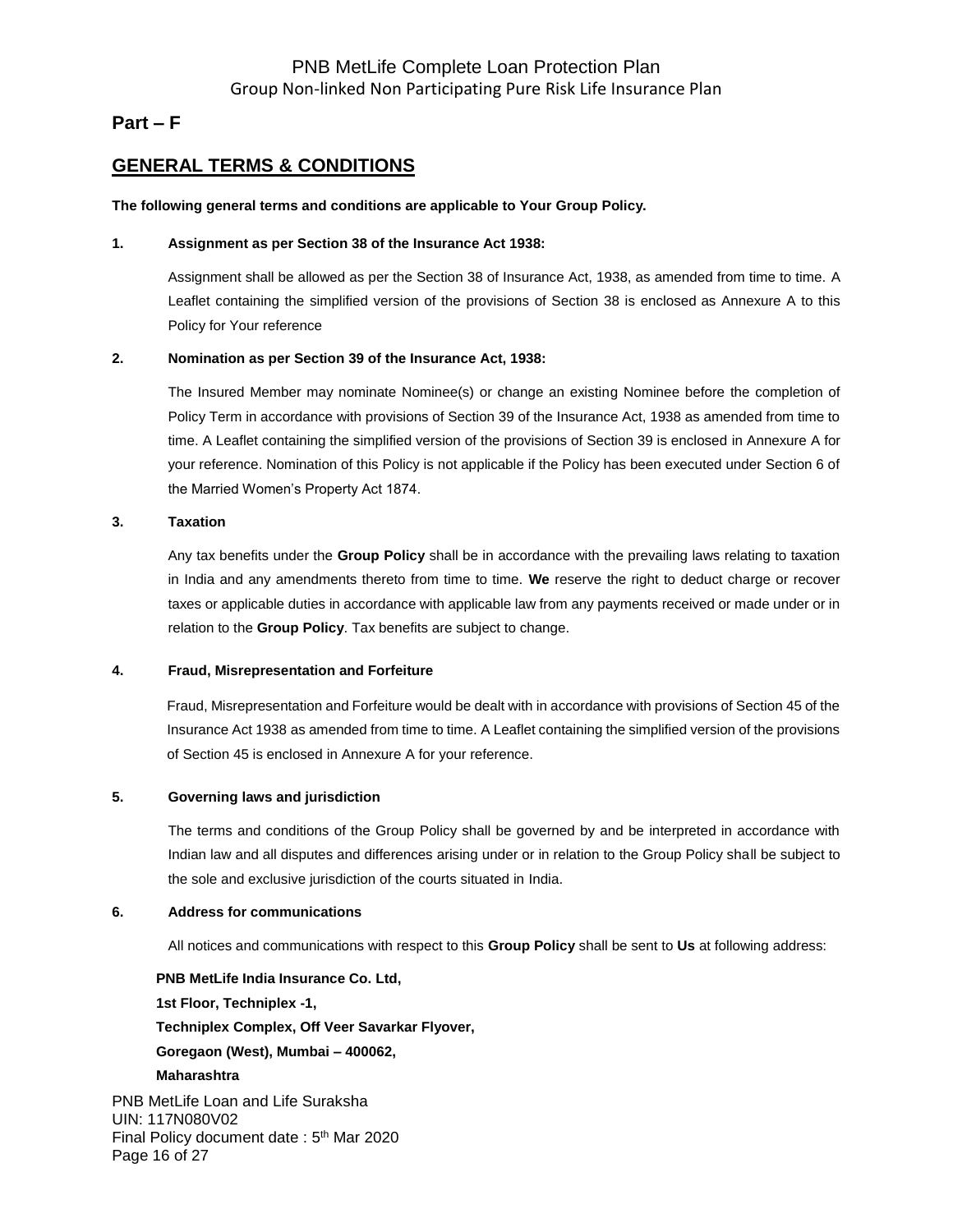# PNB MetLife Complete Loan Protection Plan Group Non-linked Non Participating Pure Risk Life Insurance Plan

**Call us Toll-free at** 1-800-425-6969, **Visit our Website**: [www.pnbmetlife.com,](http://www.pnbmetlife.com/) **Email:** indiaservice@pnbmetlife.co.in

PNB MetLife Loan and Life Suraksha UIN: 117N080V02 Final Policy document date: 5<sup>th</sup> Mar 2020 Page 17 of 27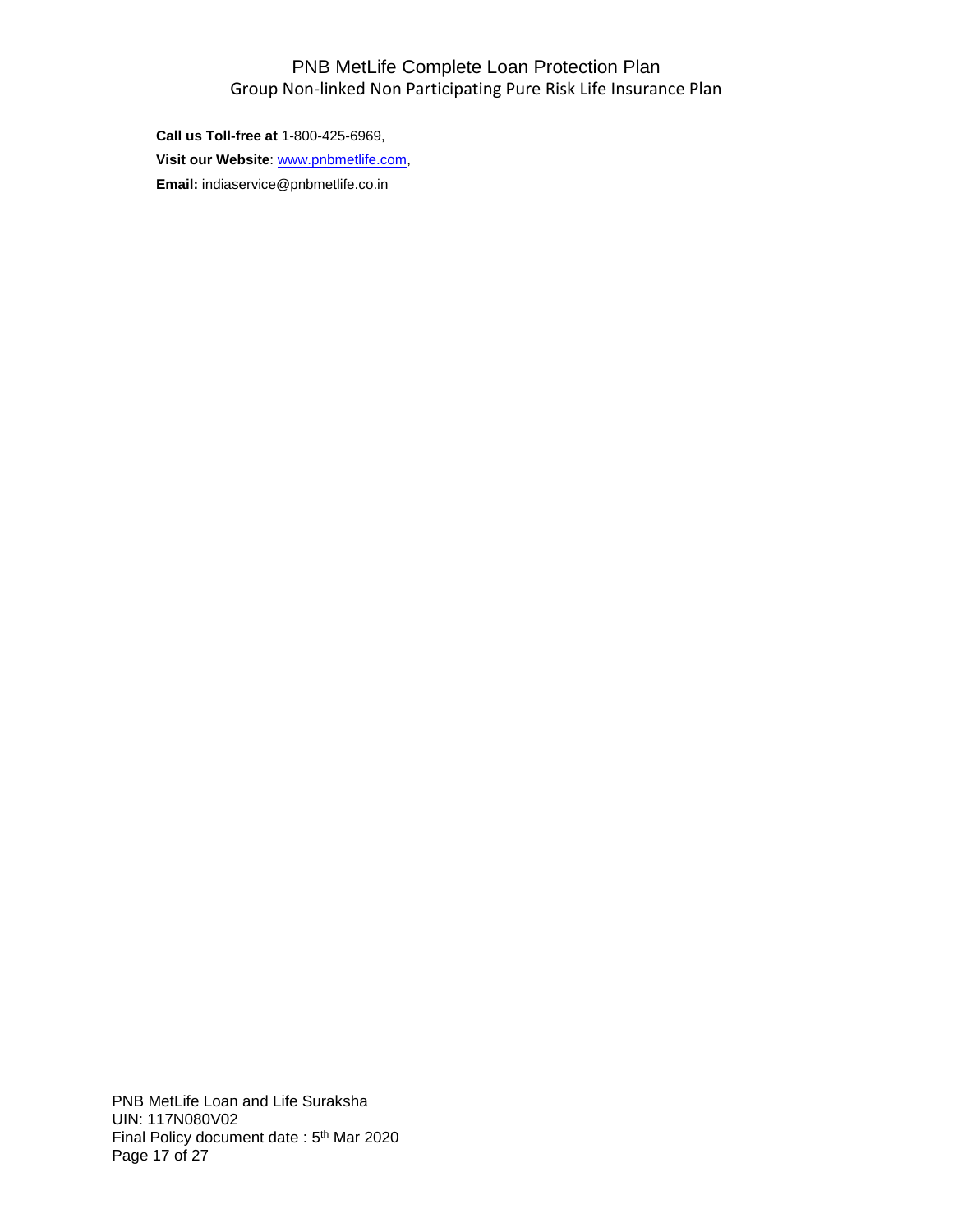### **7. Loss of the Group Policy document**

If the **Group Policy** is lost or destroyed, **You** may make a written request for a duplicate **Group Policy** which **We** will issue duly endorsed to show that it is in place of the original document. Upon the issue of a duplicate policy document, the original shall cease to have any legal force or effect. **You** agree that **You** shall indemnify and hold **Us** free and harmless from and against any claims or demands that may arise under or in relation to the original **Group Policy** document.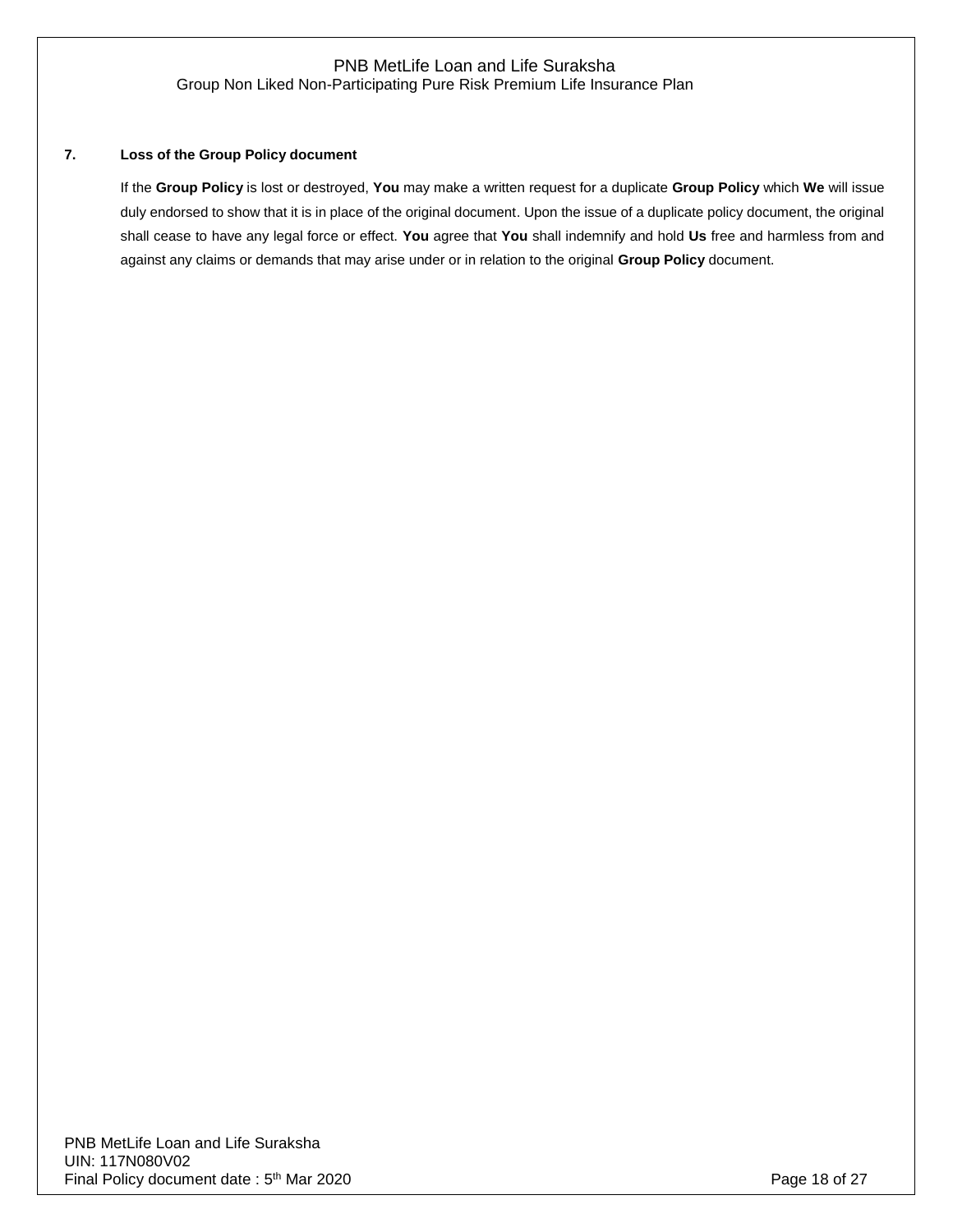# **Part – G**

# **GRIEVANCE REDRESSAL MECHANISM & OMBUDSMAN DETAILS**

#### **Grievance Redressal Mechanism**

In case You have any query or complaint or grievance, You may approach Our office at the following address:

#### **Level 1**

For any complaint/grievance, approach any of Our following touch points:

- Call 1800-425-69-69 (Toll free) or 080-26502244
- **Email a[t india\\_grievancecell@pnbmetlife.co.in](mailto:india_grievancecell@pnbmetlife.co.in)**
- Write to

#### **Customer Service Department,**

**1st Floor, Techniplex -1, Techniplex Complex, Off Veer Savarkar Flyover, Goregaon (West), Mumbai – 400062. Phone: +91-22-41790000, Fax: +91-22-41790203**

- Online through Our website [www.pnbmetlife.com](http://www.pnbmetlife.com/)
- Our nearest PNB MetLife branch across the country

#### **Level 2:**

In case not satisfied with the resolution provided by the above touch points, or have not received any response within 10 days, You may

- Write to Our Grievance Redressal Officer at [gro@pnbmetlife.co.in](mailto:gro@pnbmetlife.co.in) or
- Send a letter to
	- **PNB MetLife India Insurance Co. Ltd,**

**Platinum Towers, 4th Floor, Sohna Road,** 

**Sector - 47, Gurgaon – 122002**

Please address Your queries or complaints to our customer services department, and Your grievances to our grievance redressal officer on the address referred above, who are authorized to review Your queries or complaints or grievances and address the same. Please note that only an officer duly authorized by Us has the authority to resolve Your queries or complaints or grievances. We shall in no way be responsible, or liable, or bound by, any replies or communications or undertakings, given by or received from, any financial advisor or any employee who was involved in selling You this Policy.

#### **Level 3:**

If You are not satisfied with the response or do not receive a response from Us within fifteen (15) days, You may approach the IRDAI Grievance Cell Centre (IGCC) on the following contact details:

- Online : You can register Your complaint online at [http://www.igms.irda.gov.in](http://www.igms.irda.gov.in/)
- By Post : You can write or fax Your complaints to

**Consumer Affairs Department Insurance Regulatory and Development Authority of India Sy No. 115/1, Financial District, Nanakramguda, Gachibowli, Hyderabad – 500032, Telangana**

By E-mail: E-mail ID[: complaints@irda.gov.in](mailto:complaints@irda.gov.in)

PNB MetLife Loan and Life Suraksha UIN: 117N080V02 Final Policy document date: 5<sup>th</sup> Mar 2020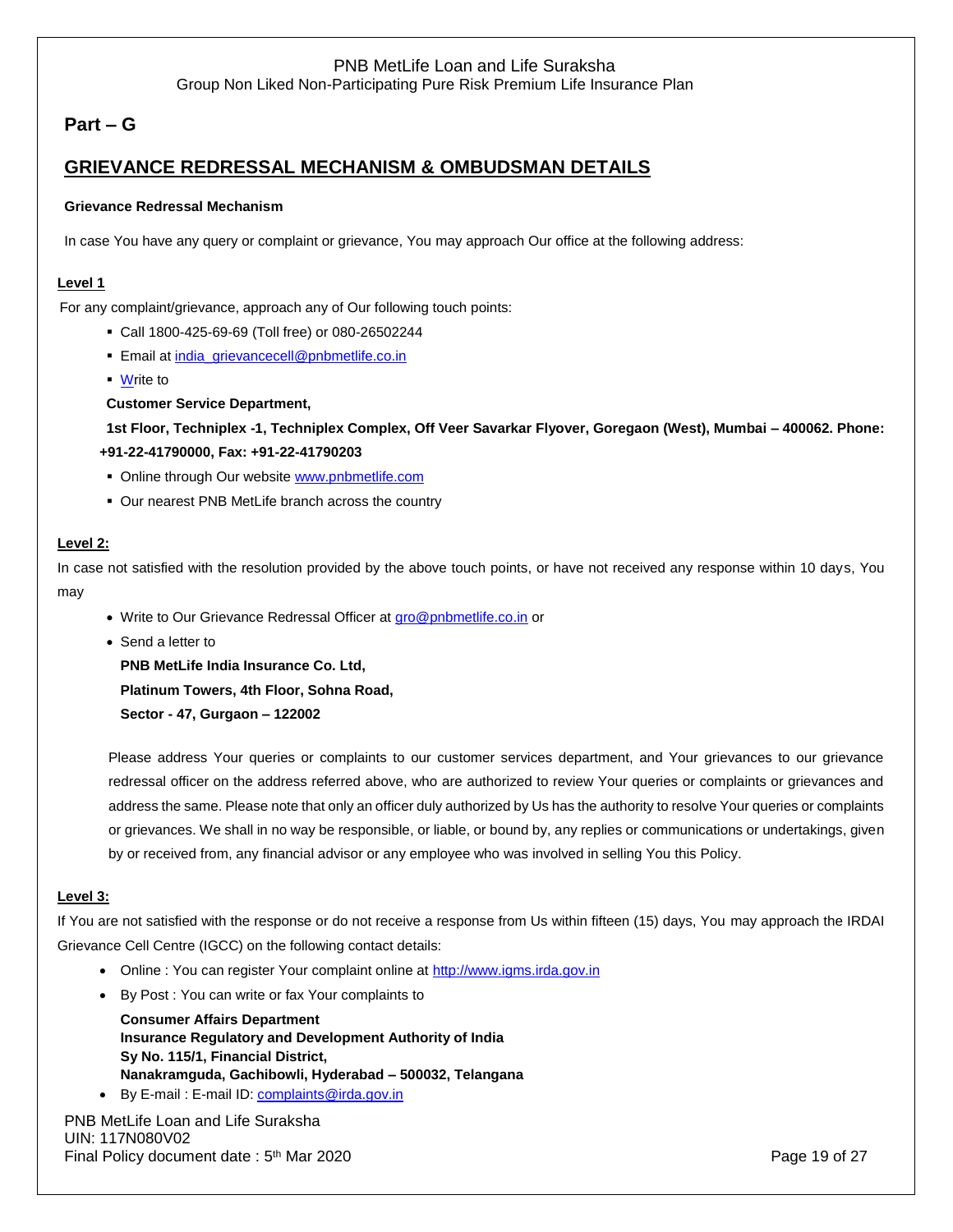Group Non Liked Non-Participating Pure Risk Premium Life Insurance Plan

By Phone : 1800 4254 732

In case You are not satisfied with the decision/resolution, You may approach the Insurance Ombudsman at the address in the list of Ombudsman below, if Your grievance pertains to:

- Insurance claim that has been rejected or dispute of a claim on legal construction of the Policy;
- Delay in settlement of claim;
- any partial or total repudiation of claims by Us;
- Dispute with regard to premium; or
- Misrepresentation of terms and conditions of the Policy;
- Policy servicing related grievances against Us or Our agent/intermediary;
- Issuance of Policy in non-conformity with the proposal form;
- Non-issuance of the Policy after receipt of premium;or
- Any other matter resulting from the violation of provisions of the Insurance Act, 1938 as amended from time to time or the Regulations, circulars, guidelines or instructions issued by the IRDA of India from time to time or the terms and conditions of the Policy, in so far as they relate to issues mentioned above.
- 1) The complaint should be made in writing duly signed by You, Nominee, Assignee or by Your legal heirs with full name, address and contact information of the complainant, the details of our branch or office against whom the complaint is made, the facts giving rise to the complaint, supported by documents, the nature and extent of the loss caused to the complainant and the relief sought from the Insurance Ombudsman. Per Rule 14(3) of the Insurance Ombudsman Rules, 2017 (Rules), a complaint to the Insurance Ombudsman can be made if the complainant makes a written representation to the Insurer and either the Insurer rejected the complaint or the complainant did not receive any reply within one month after the Insurer received the complaint, or the complainant is not satisfied with the reply given to him by the Insurer. Further, such a complaint to the Insurance Ombudsman can be made and filed, within one year
	- after the order of the Insurer rejecting the representation is received; or
	- after receipt of decision of the Insurer which is not to the satisfaction of the complainant;
	- after expiry of a period of one month from the date of sending the written representation to the Insurer if the Insurer fails to furnish reply to the complainant.
- 2) The Insurance Ombudsman shall be empowered to condone the delay in such cases as he may consider necessary, after calling for objections of the Insurer against the proposed condonation and after recording reasons for condoning the delay and in case the delay is condoned, the date of condonation of delay shall be deemed to be the date of filing of the complaint, for further proceedings under these Rules.
- 3) No complaint before the Insurance Ombudsman shall be maintainable on the same subject matter on which proceedings are pending before or disposed of by any court or consumer forum or arbitrator.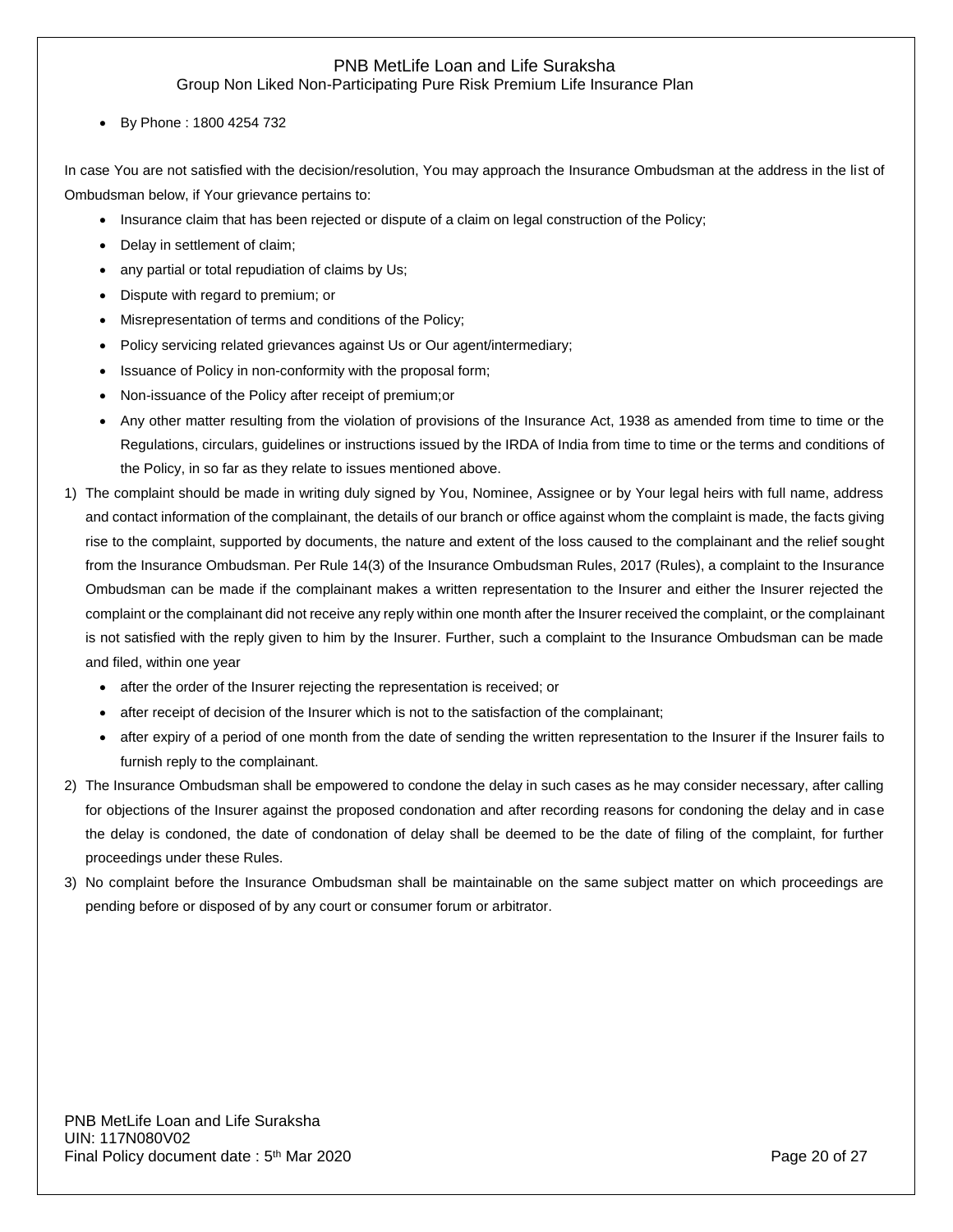### **List of Insurance Ombudsman**

| <b>CONTACT</b><br><b>LOCATION</b> | <b>CONTACT DETAILS</b>                                                                                                                                                                                                    | <b>JURISDICTION</b>                                                                                                            |
|-----------------------------------|---------------------------------------------------------------------------------------------------------------------------------------------------------------------------------------------------------------------------|--------------------------------------------------------------------------------------------------------------------------------|
| <b>AHMEDABAD</b>                  | Jeevan Prakash Building, 6th floor,<br>Tilak Marg, Relief Road,<br>Ahmedabad - 380 001.<br>Tel.:- 079-25501201/02/05/06.<br>Email:- bimalokpal.ahmedabad@ecoi.co.in                                                       | State of Gujarat, Union Territories of<br>Dadra & Nagar Haveli and Daman and<br>Diu.                                           |
| <b>BENGALURU</b>                  | 19/19, Jeevan Soudha Building, PID No. 57-27-N-19 Ground<br>Floor<br>24th Main, J.P. Nagar First Phase,<br>Bengaluru-560 078<br>Tel.: 080 - 26652049/26652048<br>Email: bimalokpal.bengaluru@ecoi.co.in                   | State of Karnataka.                                                                                                            |
| <b>BHOPAL</b>                     | Janak Vihar Complex, 2nd Floor, 6, Malviya Nagar, Opp. Airtel,<br>Near New Market, Bhopal - 462 003.<br>Tel.:- 0755-2769201/202. Fax:- 0755-2769203<br>Email:- bimalokpal.bhopal@ecoi.co.in                               | States of Madhya Pradesh and<br>Chhattisgarh.                                                                                  |
| <b>BHUBANESHWAR</b>               | 62, Forest park, Bhubneshwar - 751 009.<br>Tel.:- 0674-2596461/2596455. Fax:- 0674-2596429<br>Email:- bimalokpal.bhubaneswar@ecoi.co.in                                                                                   | State of Orissa.                                                                                                               |
| <b>CHANDIGARH</b>                 | S.C.O. No. 101-103, 2nd Floor,<br>Batra Building, Sector 17 - D, Chandigarh - 160 017.<br>Tel.:- 0172-2706196, 2706468. Fax:- 0172-2708274<br>Email:-bimalokpal.chandigarh@ecoi.co.in                                     | States of Punjab, Haryana, Himachal<br>Pradesh, Jammu & Kashmir and Union<br>Territory of Chandigarh.                          |
| <b>CHENNAI</b>                    | Fatima Akhtar Court, 4th Floor, 453 (old 312), Anna Salai,<br>Teynampet, Chennai - 600 018.<br>Tel.:- 044-24333668/24335284. Fax:- 044-24333664<br>Email - bimalokpal.chennai@ecoi.co.in                                  | State of Tamil Nadu and Union Territory<br>Pondicherry Town and Karaikal (which is<br>part of Union Territory of Pondicherry). |
| <b>DELHI</b>                      | 2/2 A, Universal Insurance Building,<br>Asaf Ali Road, New Delhi - 110 002.<br>Tel.:- 011-23232481/23213504.<br>Email - bimalokpal.delhi@ecoi.co.in                                                                       | New Delhi.                                                                                                                     |
| <b>ERNAKULAM</b>                  | 2 <sup>nd</sup> Floor, Pulinat Building, Opp. Cochin Shipyard, M.G. Road,<br>Ernakulam, Kochi-682 015.<br>Tel.:- 0484 - 2358759 / 2359338. Fax:- 0484 - 2359336<br>Email:- bimalokpal.ernakulam@ecoi.co.in                | State of Kerala and Union Territory of<br>(a) Lakshadweep<br>(b) Mahe - a part of Union Territory of<br>Pondicherry            |
| <b>GUWAHATI</b>                   | Jeevan Nivesh' Bldg., 5th Floor, Near. Pan bazar over bridge,<br>S.S. Road, Guwahati - 781001.<br>Tel.:- 0361-2632204 / 2602205.<br>Email:- bimalokpal.guwahati@ecoi.co.in                                                | States of Assam, Meghalaya, Manipur,<br>Mizoram, Arunachal Pradesh, Nagaland<br>and Tripura.                                   |
| <b>HYDERABAD</b>                  | 6-2-46, 1st floor, "Moin Court", Lane Opp. Saleem Function<br>Palace, A. C. Guards, Lakdi-Ka-Pool, Hyderabad - 500 004.<br>Tel.:- 040- 67504123 / 23312122. Fax:- 040-23376599<br>Email:- bimalokpal.hyderabad@ecoi.co.in | State of Andhra Pradesh, Telangana,<br>Union Territory of Yanam which is a part<br>of Territory of Pondicherry.                |
| <b>JAIPUR</b>                     | Jeevan Nidhi - Il Bldg., Gr. Floor, Bhawani Singh Road, Jaipur -<br>302 005.<br>Tel.: 0141 -2740363<br>Email: bimalokpal.jaipur@ecoi.co.in                                                                                | State of Rajasthan.                                                                                                            |
| <b>KOLKATA</b>                    | Hindustan Bldg. Annexe, 4th Floor,                                                                                                                                                                                        | States of West Bengal, Sikkim and Union                                                                                        |

PNB MetLife Loan and Life Suraksha UIN: 117N080V02 Final Policy document date : 5<sup>th</sup> Mar 2020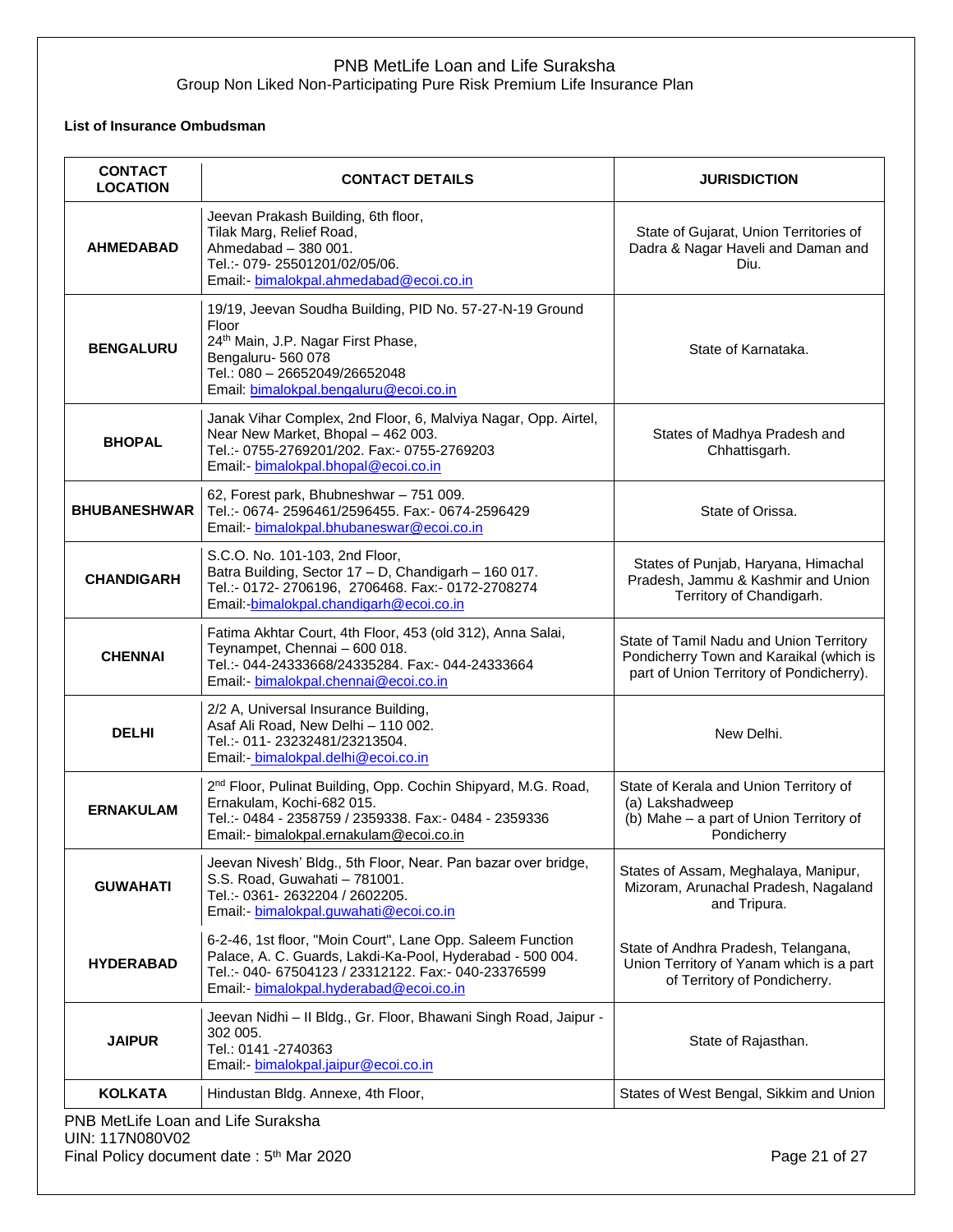|                | 4, C.R. Avenue, KOLKATA - 700 072.<br>TEL: 033-22124339/22124340. Fax: 033-22124341<br>Email:- bimalokpal.kolkata@ecoi.co.in                                                 | Territories of Andaman and Nicobar<br>Islands.                                                                                                                                                                                                                                                                                                                                                                                                                                                                                           |
|----------------|------------------------------------------------------------------------------------------------------------------------------------------------------------------------------|------------------------------------------------------------------------------------------------------------------------------------------------------------------------------------------------------------------------------------------------------------------------------------------------------------------------------------------------------------------------------------------------------------------------------------------------------------------------------------------------------------------------------------------|
| <b>LUCKNOW</b> | 6th Floor, Jeevan Bhawan, Phase-II, Nawal Kishore Road,<br>Hazratganj, Lucknow-226 001.<br>Tel.:- 0522-2231330/1 Fax:- 0522-2231310<br>Email:- bimalokpal.lucknow@ecoi.co.in | Districts of Uttar Pradesh: Laitpur, Jhansi,<br>Mahoba, Hamirpur, Banda,<br>Chitrakoot,<br>Allahabad,<br>Mirzapur,<br>Sonbhabdra,<br>Fatehpur,<br>Pratapgarh,<br>Jaunpur, Varanasi,<br>Gazipur,<br>Jalaun,<br>Kanpur, Lucknow,<br>Unnao,<br>Sitapur,<br>Lakhimpur, Bahraich, Barabanki,<br>Raebareli, Sravasti, Gonda, Faizabad,<br>Amethi, Kaushambi, Balrampur, Basti,<br>Ambedkarnagar, Sultanpur,<br>Maharajgang, Santkabirnagar,<br>Azamgarh, Kushinagar, Gorkhpur,<br>Deoria, Mau, Ghazipur, Chandauli, Ballia,<br>Sidharathnagar. |
| <b>MUMBAI</b>  | 3rd Floor, Jeevan Seva Annexe, S. V. Road, Santacruz (W),<br>Mumbai - 400 054.<br>Tel.:- 022-26106552/6960. Fax:- 022-26106052<br>Email: - bimalokpal.mumbai@ecoi.co.in      | States of Goa,<br>Mumbai Metropolitan Region<br>excluding Navi Mumbai & Thane                                                                                                                                                                                                                                                                                                                                                                                                                                                            |
| <b>NOIDA</b>   | Bhagwan Sahai Palace, 4 <sup>th</sup> Floor, Main Road, Naya Bans,<br>Sector-15, G.B. Nagar, UP-201301<br>Tel.:- 0120-2514250/52/53<br>Email: bimalokpal.noida@ecoi.co.in    | State of Uttaranchal and the following<br>Districts of Uttar Pradesh: Agra, Aligarh,<br>Bareilly,<br>Bagpat,<br>Bijnor,<br>Budaun,<br>Bulandshehar, Etah, Kanooj, Mainpuri,<br>Meerut,<br>Mathura,<br>Moradabad,<br>Muzaffarnagar, Oraiyya, Pilibhit, Etawah,<br>Farrukhabad, Firozbad,<br>Gautambodhanagar, Ghaziabad, Hardoi,<br>Shahjahanpur, Hapur, Shamli, Rampur,<br>Kashganj, Sambhal, Amroha, Hathras,<br>Kanshiramnagar, Saharanpur.                                                                                            |
| <b>PATNA</b>   | Kalpana Arcade Building, 1 <sup>st</sup> Floor, Bazar Samiti Road,<br>Bahadurpur, Patna-800 006<br>Tel.: 0612-2680952<br>Email: bimalokpal.patna@gbic.co.in                  | States of Bihar and Jharkand                                                                                                                                                                                                                                                                                                                                                                                                                                                                                                             |
| <b>PUNE</b>    | 3rd Floor, Jeevan Darshan Bldg., C.T.S. No.s. 195 to 198, N.C.<br>Kelkar Road, Narayan Peth, Pune - 411 030<br>Tel.: 020 - 41312555<br>Email: bimalokpal.pune@ecoi.co.in     | State of Maharashtra, Area of Navi<br>Mumbai and Thane excluding Mumbai<br>Metropolitan Region.                                                                                                                                                                                                                                                                                                                                                                                                                                          |

# **Annexure A**

# **Section 39, Nomination by policyholder**

- 1. Nomination of a life insurance Policy is as below in accordance with Section 39 of the Insurance Act, 1938 as amended by Insurance Laws (Amendment) Ordinance dtd 26.12.2014. The extant provisions in this regard are as follows:
- 2. The policyholder of a life insurance on his own life may nominate a person or persons to whom money secured by the policy shall be paid in the event of his death.

PNB MetLife Loan and Life Suraksha UIN: 117N080V02 Final Policy document date : 5<sup>th</sup> Mar 2020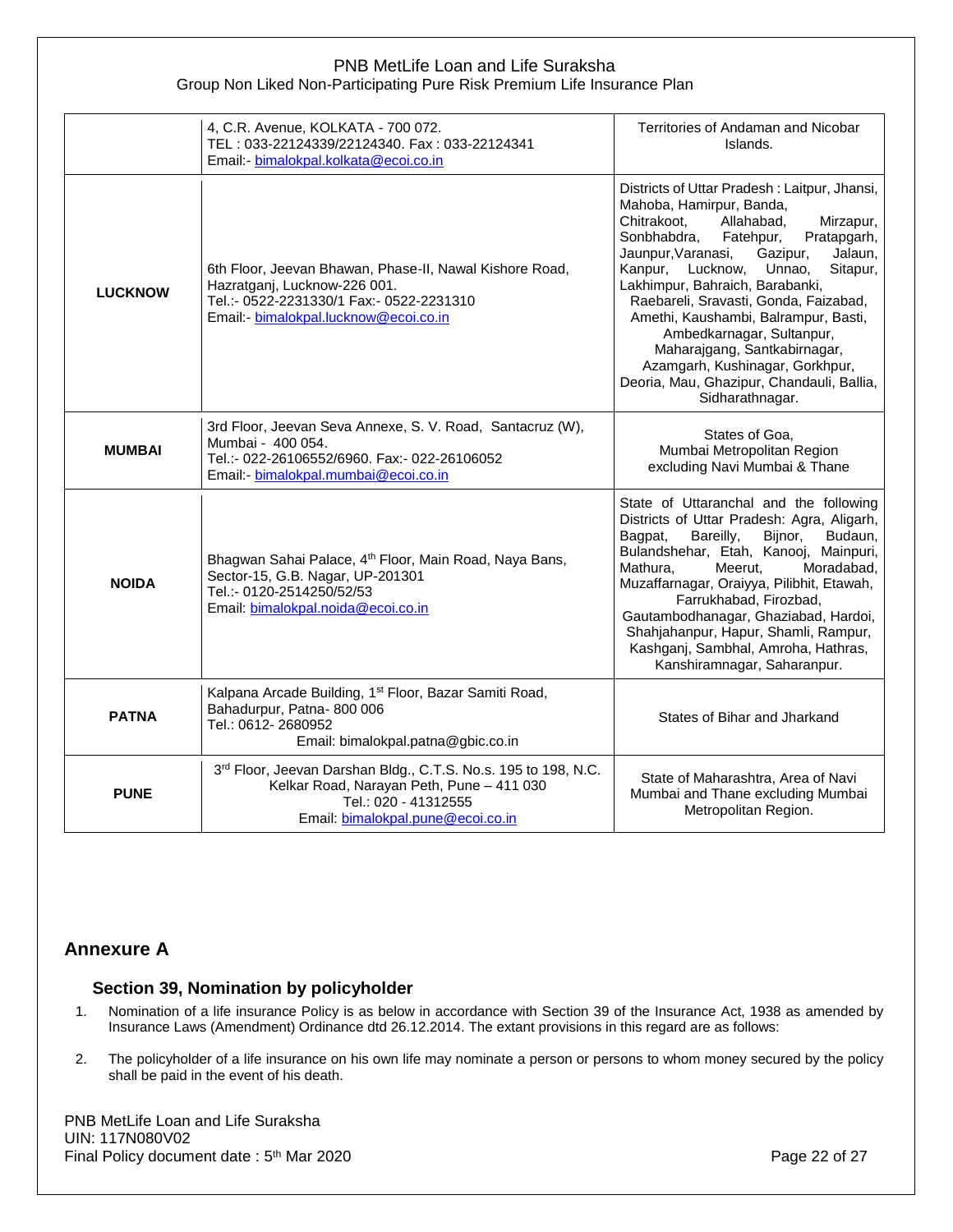### Group Non Liked Non-Participating Pure Risk Premium Life Insurance Plan

- 3. Where the nominee is a minor, the policyholder may appoint any person to receive the money secured by the policy in the event of policyholder's death during the minority of the nominee. The manner of appointment is to be laid down by the company.
- 4. Nomination can be made at any time before the maturity of the policy.
- 5. Nomination may be incorporated in the text of the policy itself or may be endorsed on the policy communicated to the company and can be registered by the company in the records relating to the policy.
- 6. Nomination can be cancelled or changed at any time before policy matures, by an endorsement or a further endorsement or a will as the case may be.
- 7. A notice in writing of Change or Cancellation of nomination must be delivered to the company for the company to be liable to such nominee. Otherwise, company will not be liable if a bonafide payment is made to the person named in the text of the policy or in the registered records of the company.
- 8. Fee to be paid to the company for registering change or cancellation of a nomination can be specified by the Authority through Regulations.
- 9. On receipt of notice with fee, the company should grant a written acknowledgement to the policyholder of having registered a nomination or cancellation or change thereof.
- 10. A transfer or assignment made in accordance with Section 38 shall automatically cancel the nomination except in case of assignment to the company or other transferee or assignee for purpose of loan or against security or its reassignment after repayment. In such case, the nomination will not get cancelled to the extent of company's or transferee's or assignee's interest in the policy. The nomination will get revived on repayment of the loan.
- 11. The right of any creditor to be paid out of the proceeds of any policy of life insurance shall not be affected by the nomination.
- 12. In case of nomination by policyholder whose life is insured, if the nominees die before the policyholder, the proceeds are payable to policyholder or his heirs or legal representatives or holder of succession certificate.
- 13. In case nominee(s) survive the person whose life is insured, the amount secured by the policy shall be paid to such survivor(s).
- 14. Where the policyholder whose life is insured nominates his
	- parents or
	- spouse or
	- children or
	- spouse and children
	- or any of them

the nominees are beneficially entitled to the amount payable by the company to the policyholder unless it is proved that policyholder could not have conferred such beneficial title on the nominee having regard to the nature of his title.

If nominee(s) die after the policyholder but before his share of the amount secured under the policy is paid, the share of the expired nominee(s) shall be payable to the heirs or legal representative of the nominee or holder of succession certificate of such nominee(s).

- 15. The provisions of sub-section 7 and 8 (13 and 14 above) shall apply to all life insurance policies maturing for payment after the commencement of Insurance Laws (Amendment) Ordinance, 2014 (i.e 26.12.2014).
- 16. If policyholder dies after maturity but the proceeds and benefit of the policy has not been paid to him because of his death, his nominee(s) shall be entitled to the proceeds and benefit of the policy.
- 17. The provisions of Section 39 are not applicable to any life insurance policy to which Section 6 of Married Women's Property Act, 1874 applies or has at any time applied except where before or after Insurance Laws (Ordinance) 2014, a nomination is made in favour of spouse or children or spouse and children whether or not on the face of the policy it is mentioned that it is made under Section 39. Where nomination is intended to be made to spouse or children or spouse and children under Section 6 of MWP Act, it should be specifically mentioned on the policy. In such a case only, the provisions of Section 39 will not apply.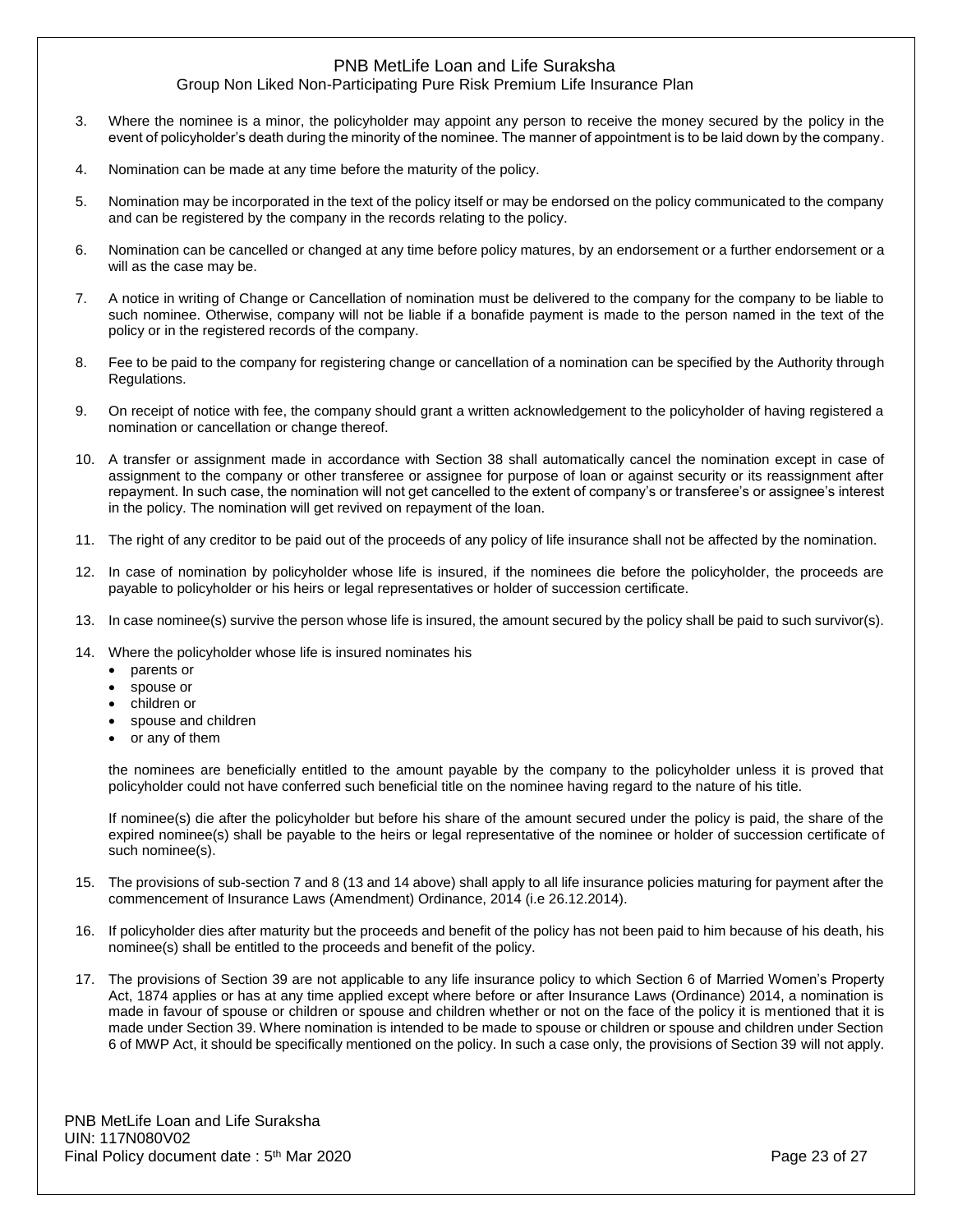[Disclaimer: This is not a comprehensive list of amendments of Insurance Act, 1938, as amended from time to time and only a simplified version prepared for general information. Policy Holders are advised to refer the Insurance Laws (Amendment) Act 2015 notified in the Official Gazette on 23rd March 2015 for complete and accurate details.]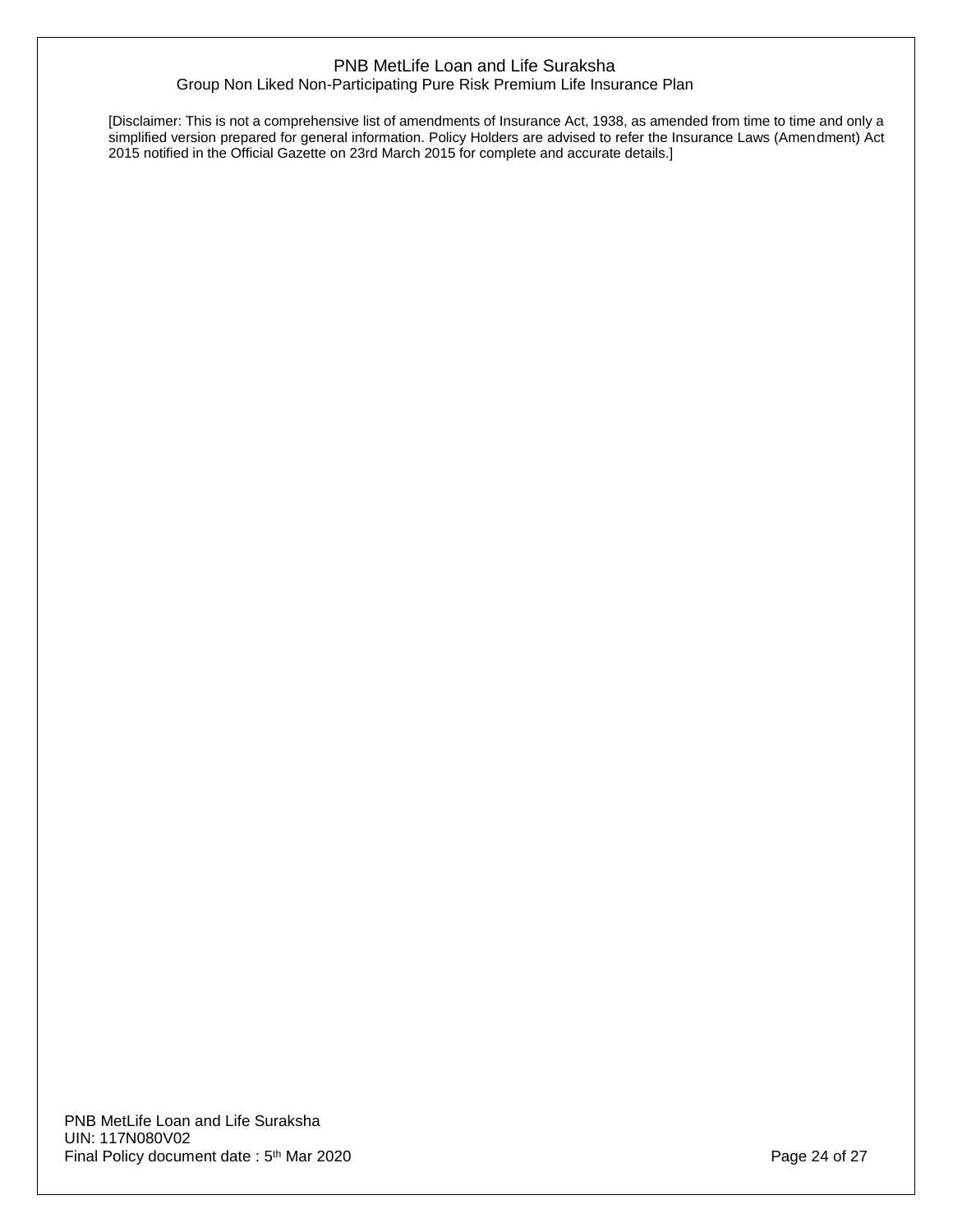Group Non Linked Non-Participating Pure Risk Premium Life Insurance Plan

# **Section 38, Assignment and Transfer of Insurance Policies**

- 1. Assignment or transfer of a policy should be in accordance with Section 38 of the Insurance Act, 1938 as amended by Insurance Laws (Amendment) Ordinance dated 26.12.2014. The extant provisions in this regard are as follows:
- 2. This policy may be transferred/assigned, wholly or in part, with or without consideration.
- 3. An Assignment may be effected in a policy by an endorsement upon the policy itself or by a separate instrument under notice to the Company.
- 4. The instrument of assignment should indicate the fact of transfer or assignment and the reasons for the assignment or transfer, antecedents of the assignee and terms on which assignment is made.
- 5. The assignment must be signed by the transferor or assignor or duly authorized agent and attested by at least one witness.
- 6. The transfer of assignment shall not be operative as against an company until a notice in writing of the transfer or assignment and either the said endorsement or instrument itself or copy there of certified to be correct by both transferor and transferee or their duly authorized agents have been delivered to the company.
- 7. Fee to be paid for assignment or transfer can be specified by the Authority through Regulations.
- 8. On receipt of notice with fee, the company should Grant a written acknowledgement of receipt of notice. Such notice shall be conclusive evidence against the company of duly receiving the notice.
- 9. If the company maintains one or more places of business, such notices shall be delivered only at the place where the policy is being serviced.
- 10. The company may accept or decline to act upon any transfer or assignment or endorsement, if it has sufficient reasons to believe that it is
	- not bonafide or
	- not in the interest of the policyholder or
	- not in public interest or
	- is for the purpose of trading of the insurance policy.
- 11. Before refusing to act upon endorsement, the Company should record the reasons in writing and communicate the same in writing to Policyholder within 30 days from the date of policyholder giving a notice of transfer or assignment
- 12. In case of refusal to act upon the endorsement by the Company, any person aggrieved by the refusal may prefer a claim to IRDAI within 30 days of receipt of the refusal letter from the Company.
- 13. The priority of claims of persons interested in an insurance policy would depend on the date on which the notices of assignment or transfer is delivered to the company; where there are more than one instruments of transfer or assignment, the priority will depend on dates of delivery of such notices. Any dispute in this regard as to priority should be referred to Authority.
- 14. Every assignment or transfer shall be deemed to be absolute assignment or transfer and the assignee or transferee shall be deemed to be absolute assignee or transferee, except
	- (a) where assignment or transfer is subject to terms and conditions of transfer or assignment OR
	- (b) where the transfer or assignment is made upon condition that
		- (i) the proceeds under the policy shall become payable to policyholder or nominee(s) in the event of assignee or transferee dying before the insured OR
		- (ii) the insured surviving the term of the policy

Such conditional assignee will not be entitled to obtain a loan on policy or surrender the policy. This provision will prevail notwithstanding any law or custom having force of law which is contrary to the above position.

- 15. In other cases, the company shall, subject to terms and conditions of assignment, recognize the transferee or assignee named in the notice as the absolute transferee or assignee and such person
	- shall be subject to all liabilities and equities to which the transferor or assignor was subject to at the date of transfer or assignment and
	- may institute any proceedings in relation to the policy
	- obtain loan under the policy or surrender the policy without obtaining the consent of the transferor or assignor or making him a party to the proceedings

PNB MetLife Loan and Life Suraksha UIN: 117N080V02 Final Policy document date: 5<sup>th</sup> Mar 2020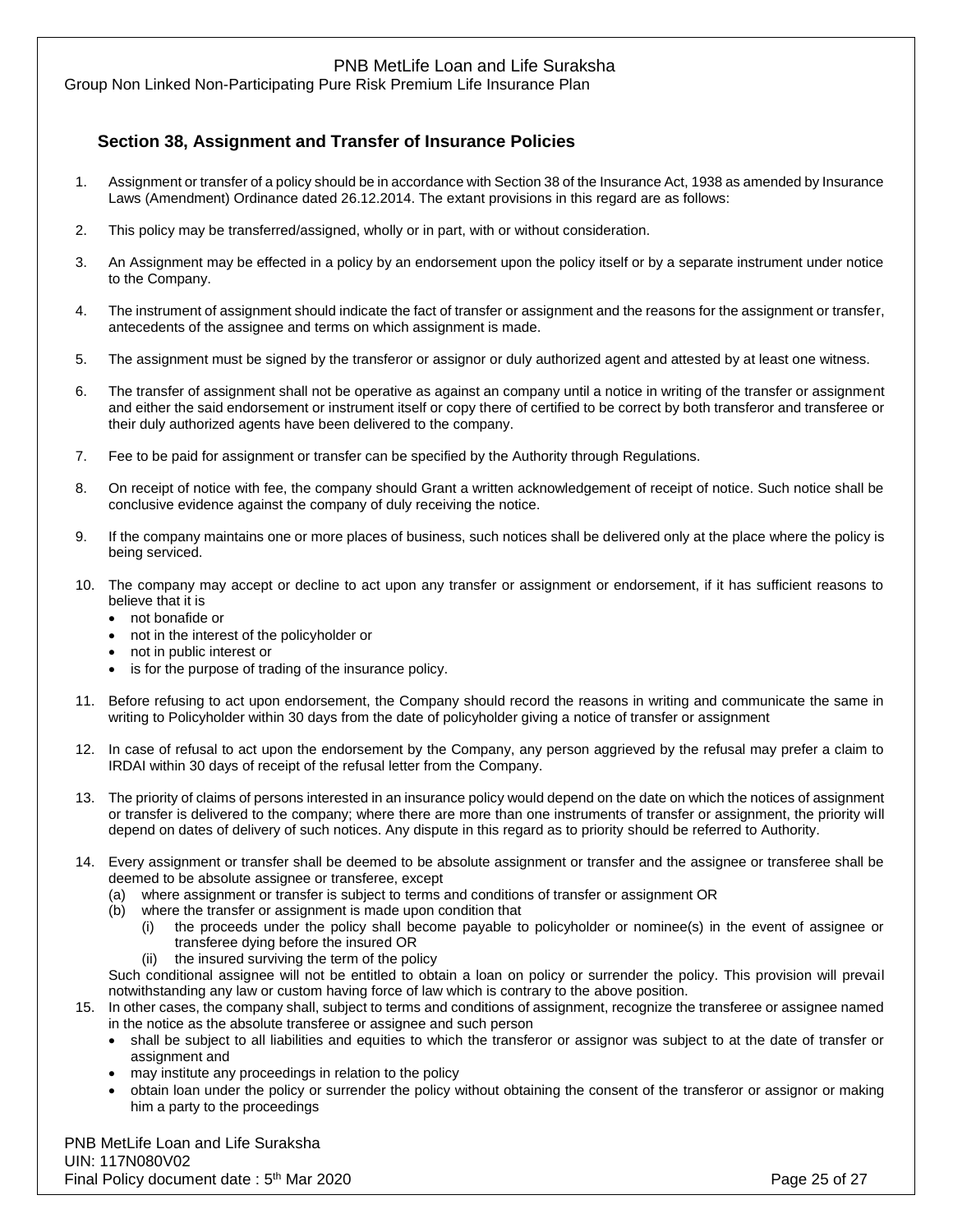Group Non Linked Non-Participating Pure Risk Premium Life Insurance Plan

Any rights and remedies of an assignee or transferee of a life insurance policy under an assignment or transfer effected before commencement of the Insurance Laws (Amendment) Ordinance, 2014 shall not be affected by this section.

**[Disclaimer: This is not a comprehensive list of amendments of Insurance Act, 1938, as amended from time to time and only a simplified version prepared for general information. Policy Holders are advised to refer the Insurance Laws (Amendment) Act 2015 notified in the Official Gazette on 23rd March 2015 for complete and accurate details.]**